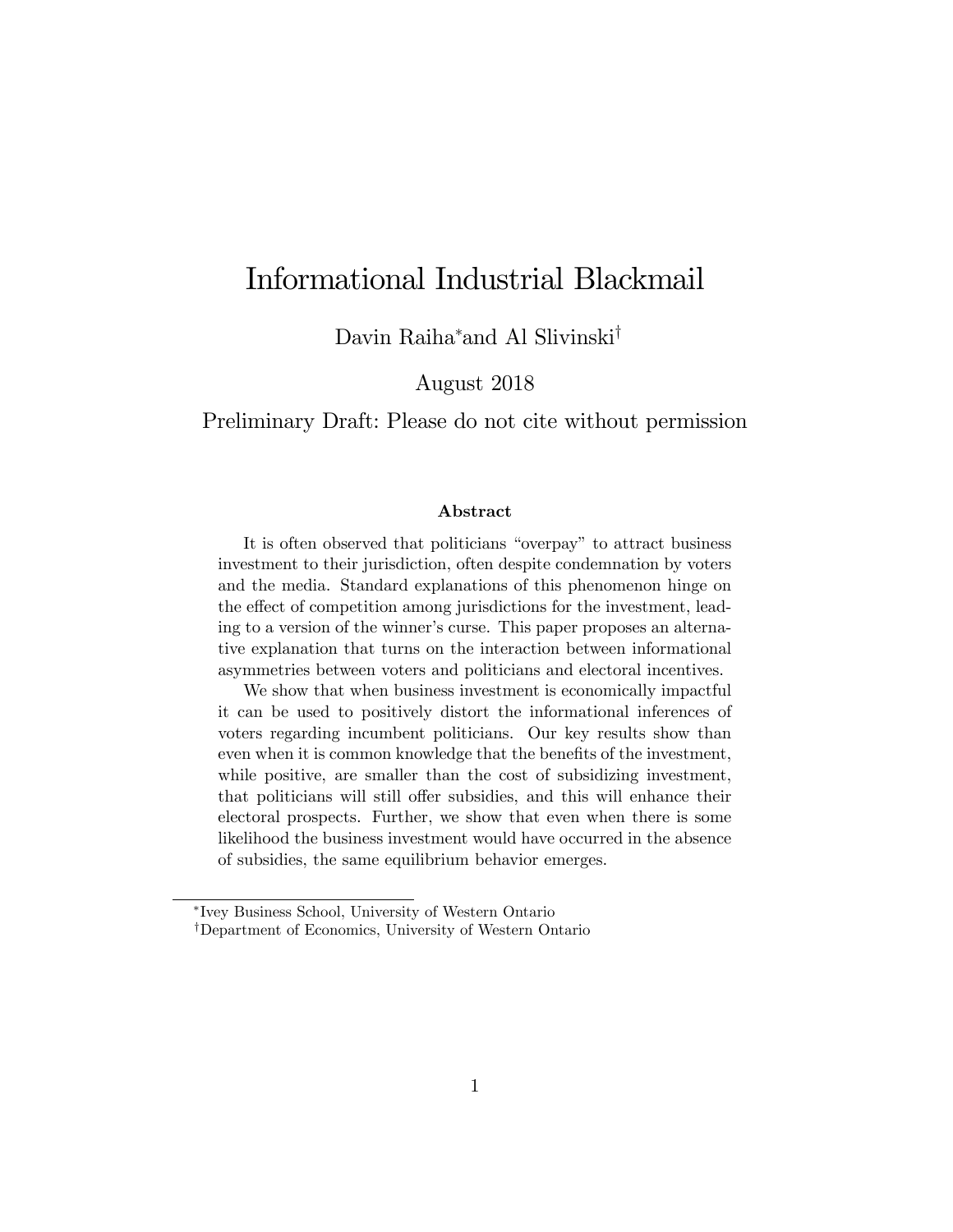## 1 Introduction

That governments at all levels regularly provide public funds for or otherwise subsidize private investment projects is hardly news. One often-analyzed instance of this is the subsidization of the construction and sometimes operation of facilities used by professional sports teams. The true amount of public funding of such facilities is difficult to measure accurately, but to cite one attempt, Long (2005) estimates that MLB ballparks have received a mean of \$218 million each (in 2001 dollars) in public subsidies that include land, infrastructure, and ongoing operating subsidies<sup>1</sup>. That governments - particularly but not exclusively those in developing countries - regularly offer 'tax incentives' to firms that site plants within their boundaries is well-known. There is a large literature on these practices focused entirely on determining the circumstances in which such incentives are successful in attracting investment by commercial enterprises (see, for example Klemm and Van Parys (2012)). An important theme in the economic literature on these practices is that the economic case for them is typically hard to make  $-$  incentives occur even when any reasonable measurement of their net benefit to the jurisdiction that offers them is negative.

It can be countered that a complete measurement of all the benefits generated by a new NFL football stadium, for example, is difficult to come by, particularly if the possibility of such a facility generating an intangible ësocial value' is admitted (see, for example, Johnson, Groothuis and Whitehead (2001)). However, it is also true that sports facilities are built and operated both with and without public subsidies and firms locate plants in jurisdictions that offer no subsidies, so a better understanding of the forces that influence governments to offer such incentives (and firms to lobby for and/or accept them) would be useful.

Much of the existing literature on this phenomenon relies heavily on the idea that the firms that receive these subsidies are in the position of entertaining 'bids' for their investment projects. Sports franchises seeking a new stadium, for example, often enter into discussions with cities other than that in which they currently operate, apparently looking for the best offer of a subsidized home for the team. Biglaiser and Menzetti (1997) discuss the case

<sup>&</sup>lt;sup>1</sup>These are calculated as the present discounted value of all government subsidies, grants and tax holidays.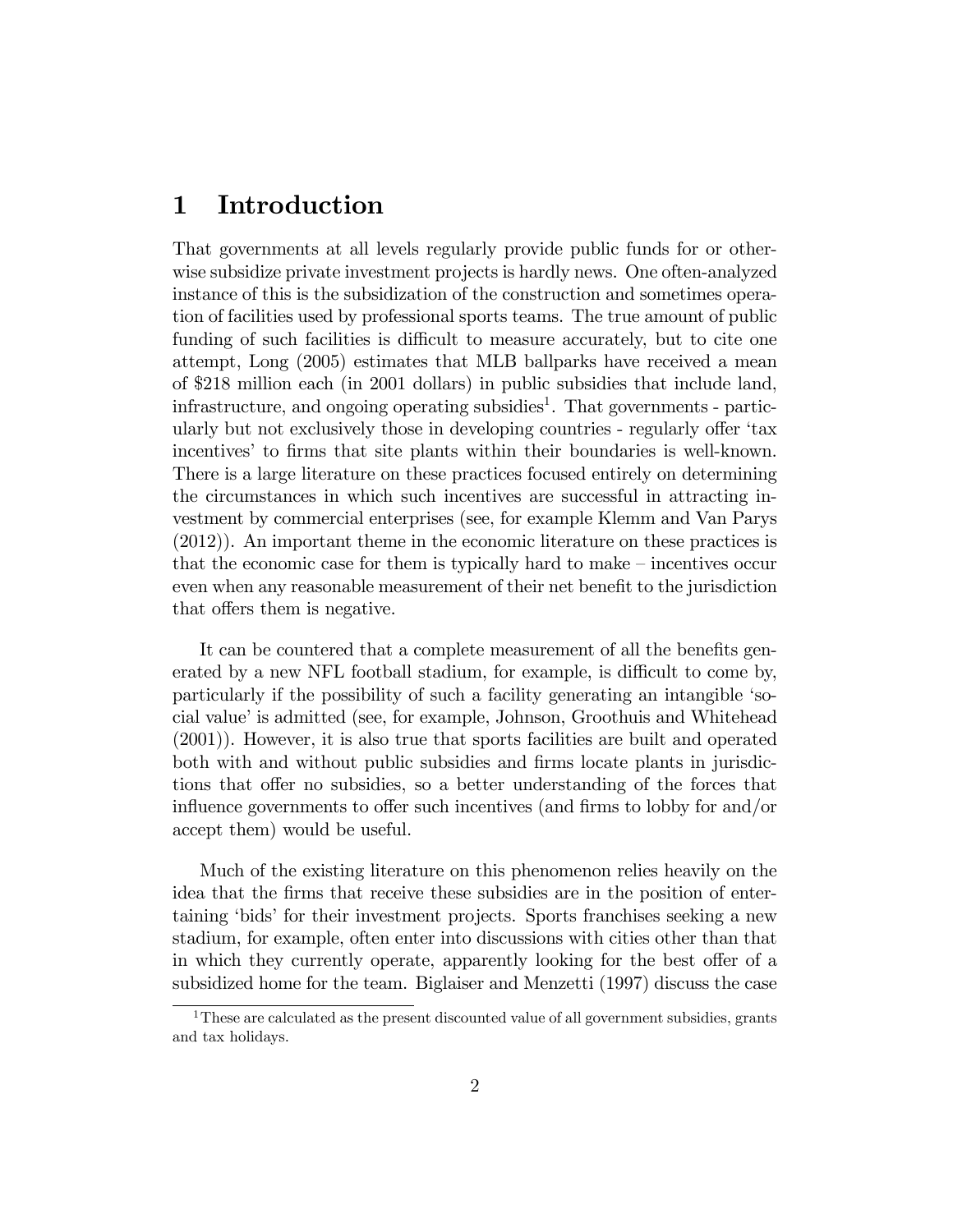of the location of a Mercedes plant for which some 30 US states competed in the early 90s. This 'bidding for footloose firms' phenomenon is at the heart of much of the literature on this topic, and reportedly induced the mayor of the Michigan city that won the 'auction' for a Mazda plant to first use the term "industrial blackmail". However, it is also sometimes the case that firms which appear to have available no serious alternative locations in which to invest are nonetheless provided with tax incentives. Kenyon, Langley and Paquin (2015) cite the example of a property tax abatement awarded to pharmaceutical Örm Speracor in 2008. The City of Marlborough, Massachussetts awarded it to the firm after the building of a new facility was underway, despite one city councilman pointing out the absurdity of providing incentives for investment that had already occurred.

In addition the industrial tax competition literature, recent work by Jensen, et al. (2014), Jensen, et al. (2015), and Jensen and Malesky (2018) have examined how electoral incentives encourage the use of industrial incentives by politicians. In particular Jensen, et al. (2015) evaluate the incentive programs of cities under different electoral regimes – namely cities with directly elected mayors versus cities with non-elected city managers. Exploiting exogenous random assignment of politicial institutions, they find that elected mayors offer incentives with greater frequency, and more generous incentive packages than do their non-elected counterparts. Moreover, the use of incentives increase significantly in election years  $-$  they follow a predictable political budget cycle.

In this paper we develop a model of the interaction between a government decision-maker - who we will call a 'mayor' - a firm which might invest in that jurisdiction, and voters who will finance and possibly benefit from the investment, and who also determine whether the mayor will remain in office. In our model the key driver of the the mayor's decision to offer a subsidy to the firm, as well as the firm's decision to accept it and make a costly (sunk) investment, is informational. The voter is uncertain about the ability of the incumbent mayor, and that ability has a stochastic impact on the voter's ongoing well-being. The project, if it is undertaken, also has a stochastic impact on the voter, and in equilibrium the mayor offers the subsidy in order to favorably influence the voter's beliefs about his ability, and thereby increase the probability of re-election. However, the firm's beliefs about the mayor's re-election prospects are also important, since the future defeat of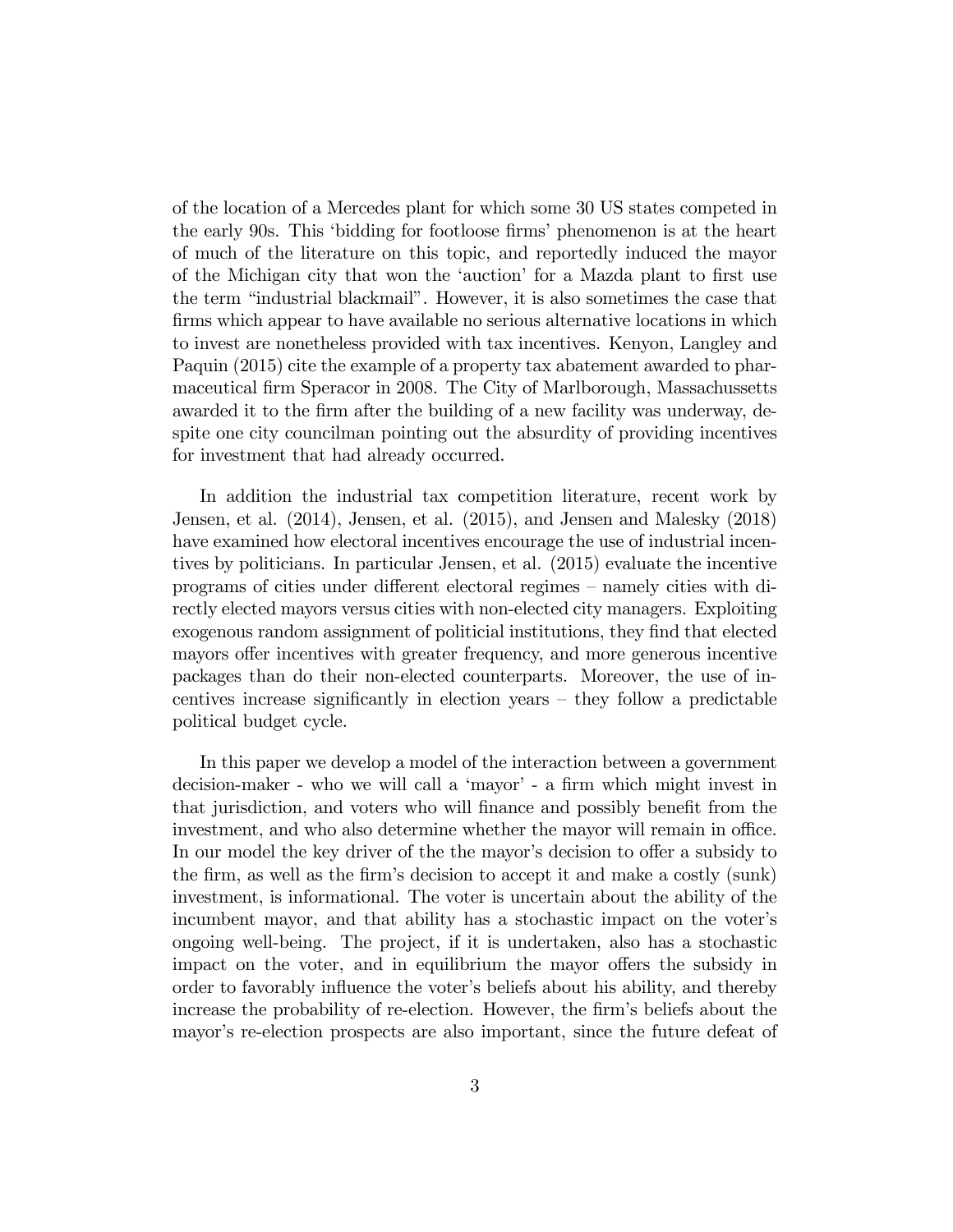the mayor in an election has a negative impact on the promised subsidy. Further, the project in question, although genuinely productive, is such that the (representative) voter would be unwilling to ratify the subsidy ex-ante. Additionally, depending on its characteristics, the firm may be unwilling to undertake the investment without the subsidy.

Part of the innovation in our model is that although the existence of an alternative jurisdiction in which to make the investment is consistent with our set-up, it is not necessary  $\overline{\phantom{a}}$  jurisdictional competition is not the key mechanism. All we require is that there is *some* alternative to investing in the proposed project for the Örm, and that could be inaction as well as an alternative jurisdiction in which to make the investment. Moreover, we also show how firms who would invest even in the absence of a subsidy, may also be the recipient of a subsidy nonetheless.

The phenomenon has been studied by others. An early literature (See Bond and Samuelson(1986) and Doyle and van Wijnbergen(1994)) was aimed at explaining why the subsidies offered to firms often took the form of 'tax holidays' - reductions in the tax liability of the investing firm which have a limited lifespan. Bond and Samuelson's results point to the fact that a tax holiday can arise as an effective signal of the unknown-to-the-firm productivity of investment in the jurisdiction, while Doyle and van Wijnbergen's paper points to the front-loading of investment incentives as arising from the improved bargaining position of the jurisdiction once the investment is made. King, McAfee and Welling (1993) develop a dynamic model of intergovernmental competition for a private investment which predicts how the size of the subsidies offered relates to productivity differentials and (firm) sunk costs. When a prior jurisdictional choice of infrastructure is introduced into the model, it is shown that the equilibrium results in differing levels of infrastructure across jurisdictions even when costs are identical. In their model subsidies are always offered and always accepted by the firm, a phenomenon that also occurs in our two primary results.

In the paper closest to ours, Biglaiser and Menzetti (1997) develop a model in which a politician of unknown ability decides whether or not to fund a project which has a stochastic impact on voter well-being. As in our model, the politicianís ability also has such an impact, and voters decide whether to re-elect the politician after observing what happens after the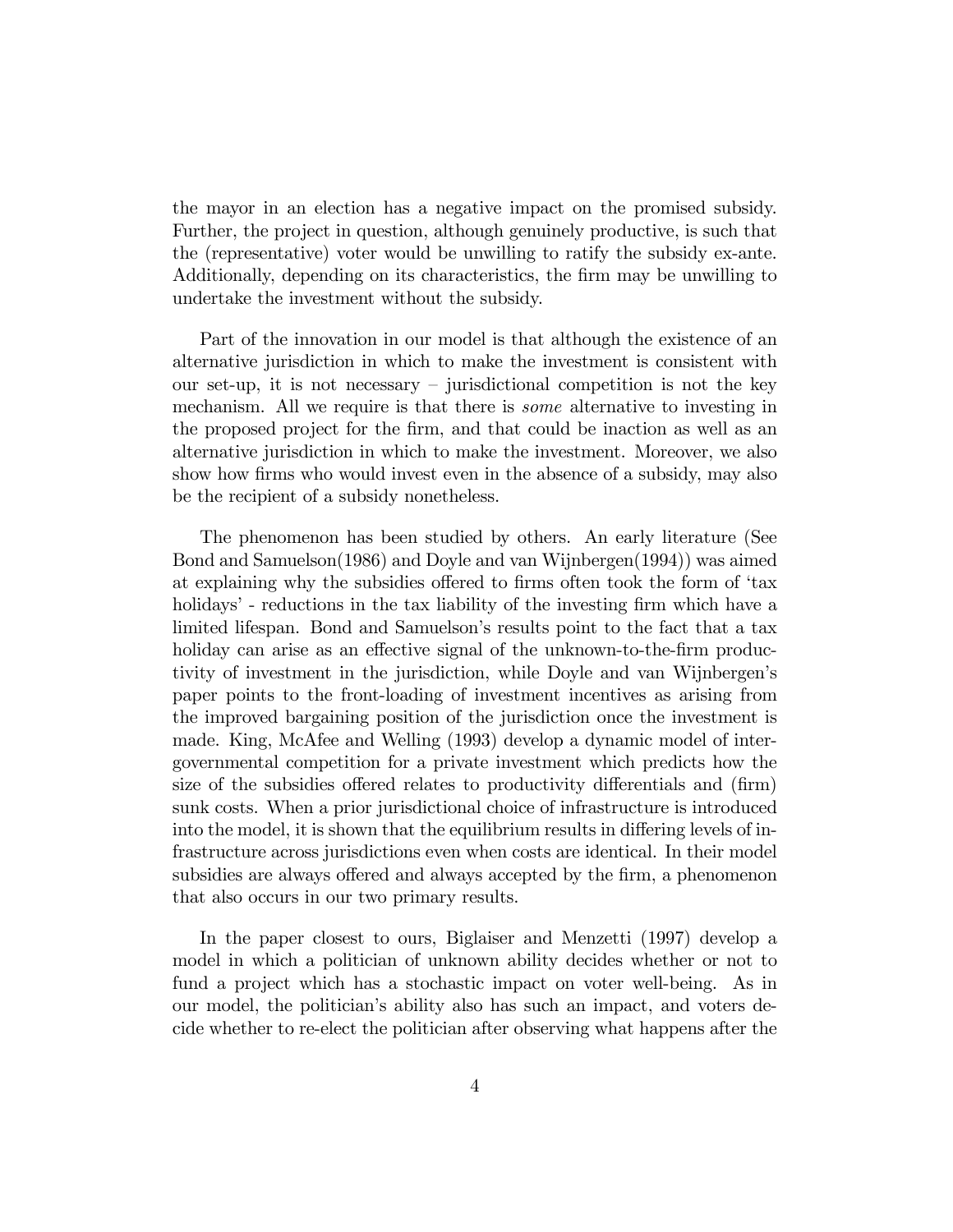politicianís decision. They derive the politicianís ëwillingness to payí for a project and their main result is to show that it differs, in general, from the voter's willingness to finance it. Voters who have an inherent bias against the incumbent will be willing to pay less for the project than the incumbent is, and the opposite is true if voters have an inherent bias in favor of the incumbent. In the B&M model there is no Firm, and the only source of information for the voter about the politicianís ability is the Örst period outcome of the project, but *only if* the politician funds it. Thus, the politician is in effect determining how much she will pay to have that information generated. This differs from our environment first of all because we have the Firm as a strategic player who must be willing to undertake the project, and who may have private information as to its relative profitability.

The remainder of the paper is organized as follows. The next section presents our baseline model. In the baseline model we assume that, in addition to it being common knowledge that the Örmís local project does not generate sufficient expected benefits for the voter to be willing to pay to subsidize it, is also common knowledge that the project is not privately profitable for the firm. Following the model, we present our main results, namely that the firm's project enables the Mayor to positively influence (or jam) the signals voters receive about his ability. As a result a (almost) unique equilibrium emerges in which both good and bad mayors offer the subsidy, and the Örm accepts it. This enhances the electoral prospects of the incumbent, even though the voter is fully aware that the economic benefits of the project are outweighed by the cost of the subsidy. We then consider a variation on this model in which all that is different is that the firm is privately informed about the profitability of whatever is its best alternative to going ahead with the project. Here our result is that, so long as there is sufficient probability that the local project is unprofitable for the firm, the same behavior emerges in equilibrium. All mayors offer the subsidy, both types of firms take it and this again enhances the re-election prospects of the Mayor. The added feature here is that now the Voter subsidizes projects that would, with positive probability, proceed without any such aid.

[We conclude with a discussion.]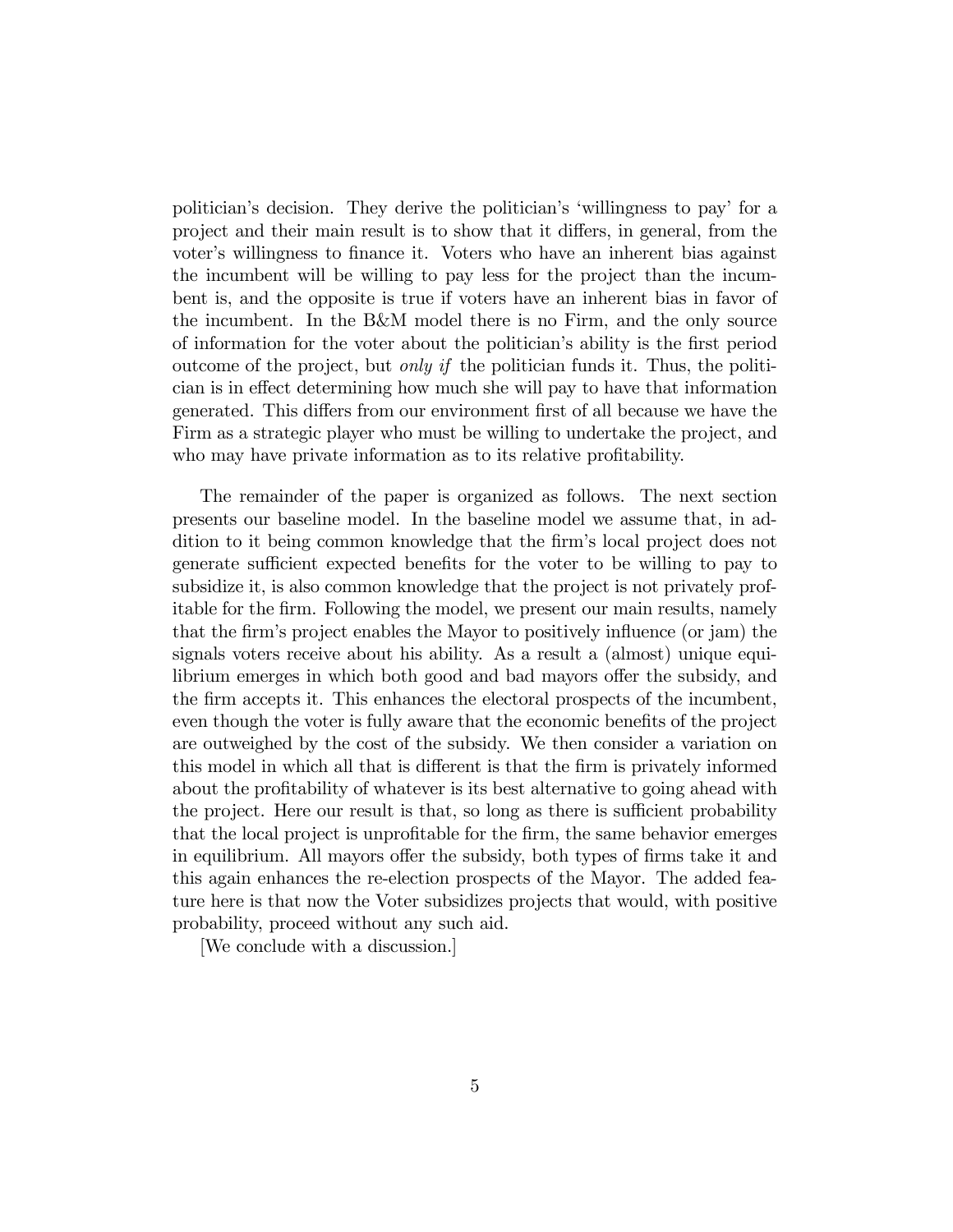## 2 Model

The general environment is one in which there is an incumbent politician  $\overline{\phantom{a}}$ the 'mayor'  $-$  whose ability in office is private information, and who faces a future possibility of re-election. His ability in office has a stochastic influence on the well-being of the citizens in his jurisdiction (henceforth the city). The municipal population consists of a single representative voter, putting our model in the tradition of *political agency models* that date back to Austen-Smith and Banks  $(1989)$  and Rogoff  $(1990)$ .

The pivotal agent in the model is a firm, which has the option of making a local investment that also has a stochastic ináuence on the welfare of the voter. Only the firm knows whether undertaking this project is profitable. If it is, then the Örm will undertake it, but even if it is not, the project still has a positive, albeit stochastic, impact on the voter; this introduces the possibility that the mayor may be willing to provide a subsidy to the firm that is contingent on the project going forward. It also introduces the possibility that the voter may be willing to pay for this subsidy through the tax system.

As examples of this situation, the firm could locate a distribution center in the city, which will hire some number of its citizens and provide a general boost to economic activity; only the Örm knows whether doing this will increase its future profit stream more than would locating it elsewhere, or continuing to operate without it. Similarly, the firm may be a professional sports team contemplating building a new arena or stadium, and only the team knows whether it will generate greater future net returns than would continuing to operate the existing arena, or greater than would moving the team to another city. If indeed one of those alternatives is more profitable for the firm, then a sufficiently large subsidy from the city, contingent on building the stadium there, can increase the relative profitability of the local option and reverse the firm's decision.

The key informational assumption is that both the Mayor's ability and the Örmís investment decision have a stochastic impact on the well-being of the voter, who is interested in re-electing the incumbent Mayor only if she is more likely to be able in office than an untested challenger. In our two-period model all the voter has to go on as regards the incumbent's ability is how well the economy performed in the city during the mayor's term, but this is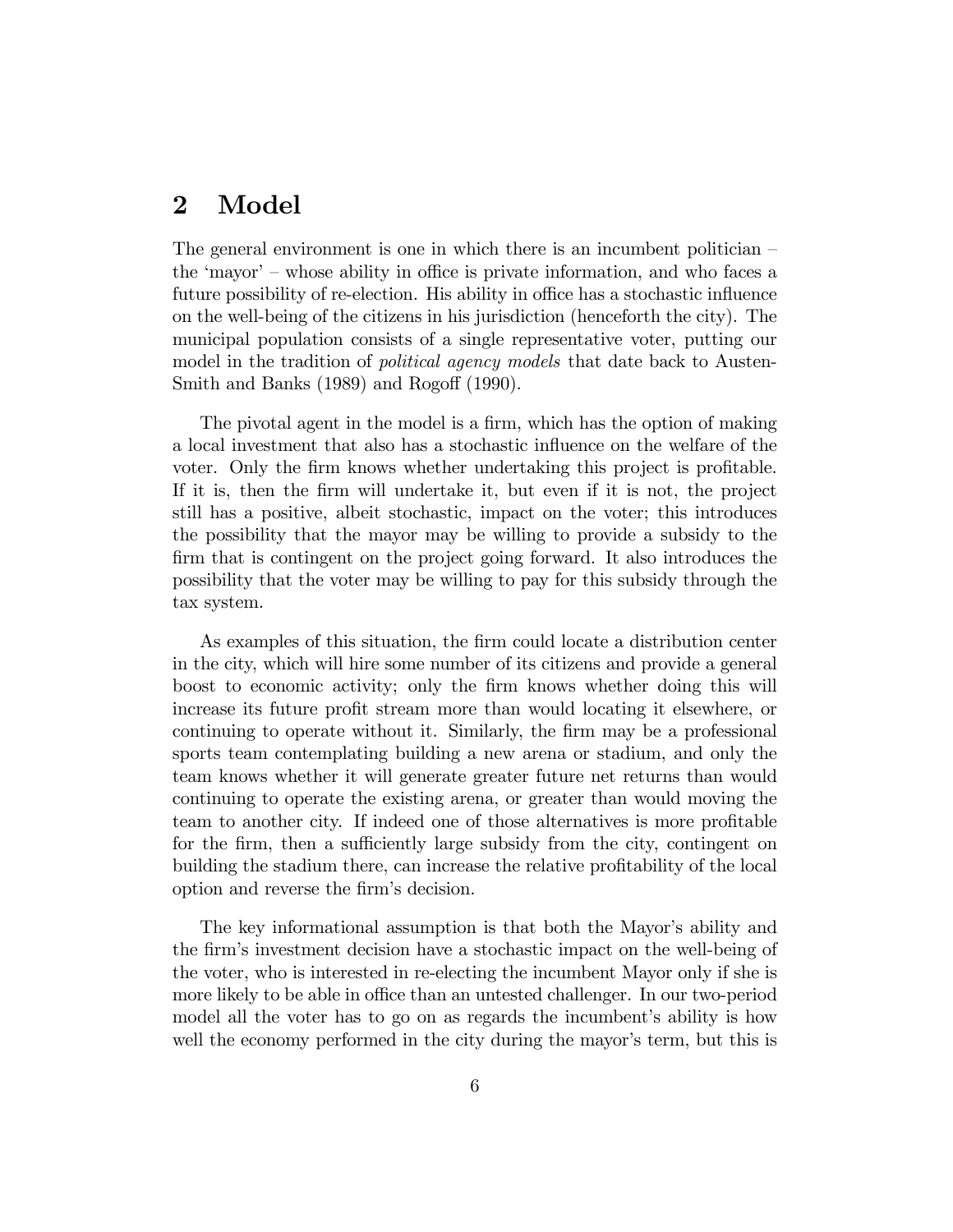also influenced by what the firm does, which is why the Mayor has reason to subsidize the firm's local project.

We assume a two-period time frame without discounting, with the mayor in office in period  $t = 1$  and facing re-election at the end of that period. In each period there is a state of nature that is realized, which we denote as  $\omega_t \in \{0, 1\}$  for  $t = 1, 2$ . It will be apparent below that state 1 is better for the city's representative voter.

We refer to the mayor as player M, whose ability,  $\theta$ , is either low or high, so  $\theta \in \{l, h\}$  and the mayor of type  $\theta$  is referred to as  $M_{\theta}$ . We assume that it is common knowledge that  $M$  is equally likely to be of either type. The mayor is purely office-motivated, earning a payoff of 1 if re-elected for a second term and 0 if not. Being risk-neutral,  $M_{\theta}$ 's payoff function is thus  $p^e$ , the probability of re-election. The one decision to be made by  $M_{\theta}$  is whether or not to offer an action-contingent subsidy to the firm.

The single voter's payoff is  $\omega_1 + \omega_2 - T$ , where T are any incremental tax payments made. The voter has one decision, denoted by  $e \in \{0, 1\}$  with 1 being a decision to re-elect M and 0 a decision to replace him with a challenger. The challenger's ability can also be either  $l$  or  $h$ , and  $p_h$  is the exogenously given probability the challenger's type is  $h$ .

The third strategic agent is the firm, denoted as  $F_{\tau}$ , where  $\tau \in \{L, H\}$  is the firm's type, the meaning of which is detailed below.

The firm has available to it a choice  $d \in \{\phi, I\}$ , which is a decision to make an initial investment in the city (I) or not ( $\phi$ ). Choosing  $d = I$  incurs a sunk cost  $\gamma$  in period 1; these are any unrecoverable outlays by the firm made prior to the operation of the project in period 2. In period 2, if the Firm incurred  $\gamma$  it then decides whether to operate the project  $(x = 1)$  or not  $(x = 0)$ . If  $d = \phi$  we assume  $x = 0$  necessarily; there is no project to continue. Choosing  $x = 1$  implies the Firm incurs a further period 2 one-time cost of  $\eta$  and generates ongoing operating profits with a present value discounted to period 2 of  $\pi_I$ . If the Firm chooses  $x = 0$ , then it doesn't pay  $\eta$  in period 2 and generates ongoing operating profits with a period 2 discounted present value of  $\pi_{\tau}$ . It is this, the profitability of the outside option, that depends on the Firm's type, which is private information to the firm.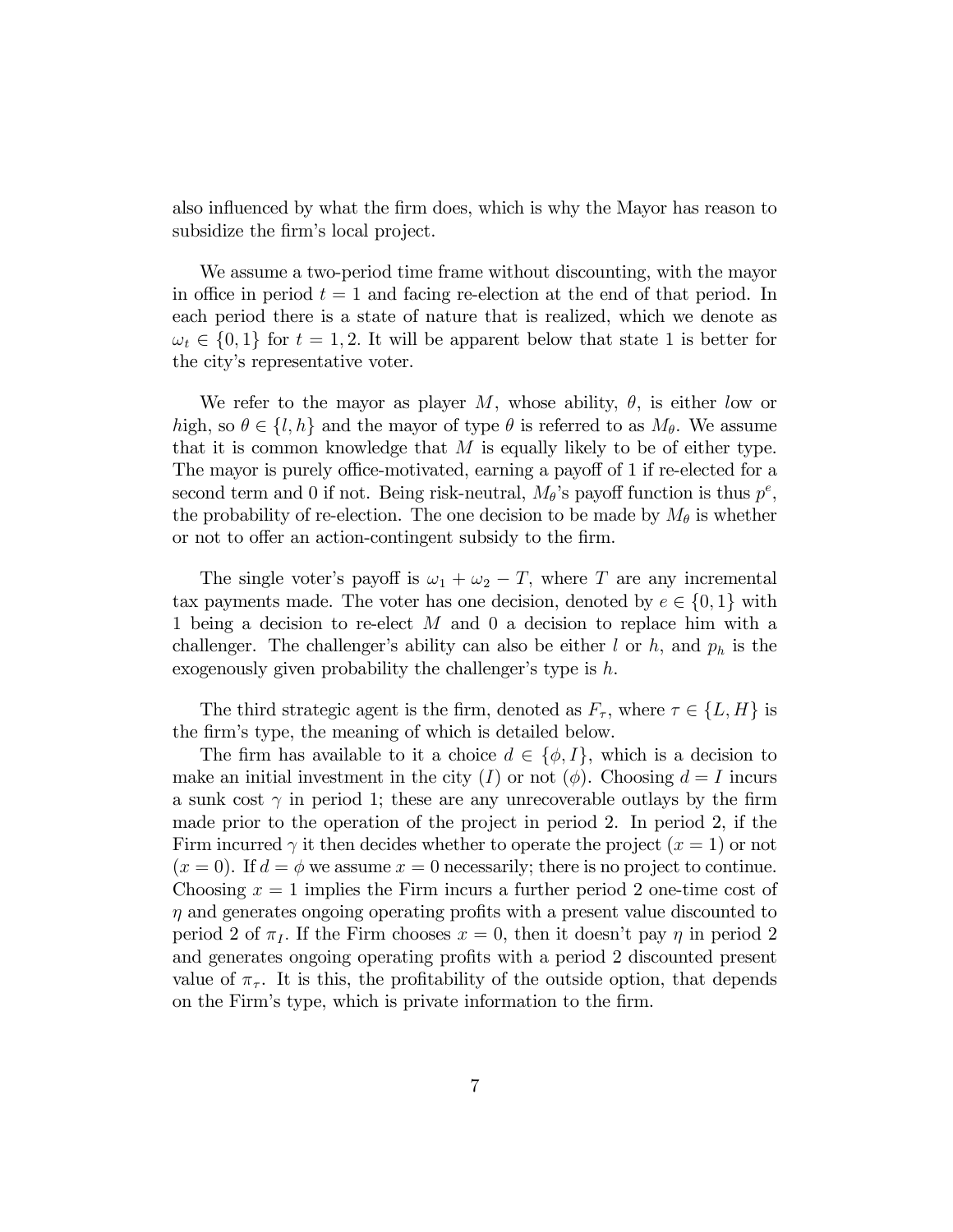We assume that not investing has different implications for the two types of firms, which only the firm knows. We assume in particular, that

$$
\pi_H > \pi_I - \gamma - \eta > \pi_L > 0
$$

Thus, the  $L$ -type firm is distinguished by the fact that the best alternative it has to undertaking the local project is inferior to it. Firm  $F_L$  thus has every incentive to make the local investment in the city. The  $H$  type firm on the other hand has an alternative to the local investment that is more profitable. The Firmís type, as with that of the Mayor, is private information, but we assume that  $q = \Pr \{ \tau = H \} \in [0, 1]$  is common knowledge.

We will in fact make the stronger assumption that  $\pi_H > \pi_I - \eta$ : any extra operating profits generated by the local project do not cover even its continuation costs, which of course implies the  $H$  type Firm does not wish to incur the initial  $\gamma$ , either.<sup>2</sup> In the above example of the sports team considering building a new arena in the city,  $\pi_{\tau}$  may be the future profit stream generated by moving the team to another city, but it may also be generated by continuing to operate the existing local arena. The key is that only the Firm knows which it is, and the value of  $\pi_{\tau}$  it generates.

The final element of the model is the subsidy,  $s$ , which either type of Mayor may offer the Firm. We set aside any attempt to model a possible bargaining process between the Firm and Mayor regarding the size of a subsidy, and limit the Mayor to a stark choice. He can offer no subsidy at all, so  $s = 0$ , or offer a subsidy  $v > 0$  that has the property that  $\pi_I - \gamma - \eta + v > \pi_H$ . This simplification means that we can model the choice of the Mayor as  $\sigma = (\sigma_l, \sigma_h) \in [0, 1]^2$ , where  $\sigma_{\theta}$  is the probability the type  $\theta$  mayor offers  $s = v$ . Thus our full assumptions about firm types and the subsidy are as below:

$$
\pi_I - \gamma - \eta + v > \pi_H > \pi_I - \gamma - \eta > \pi_L > 0 \tag{1}
$$

The subsidy is enough to make the local investment more profitable than the H firm's best alternative, but if it is offered to the  $L$  type firm, that firm also has no reason to turn it down. Furthermore, the cost of the subsidy is covered by the voter-as-taxpayer, so that the Voter's payoff is in fact  $\omega_1 + \omega_2 - s$ .

<sup>&</sup>lt;sup>2</sup>Note that it can still be that the operating profits from operating the project from period 2 on are superior to not doing so, so that  $\pi_I > \pi_H$ . The hockey team will in fact earn greater profits after the land for a larger arena is developed and rezoned  $(\gamma)$  and the arena is constructed  $(\eta)$ .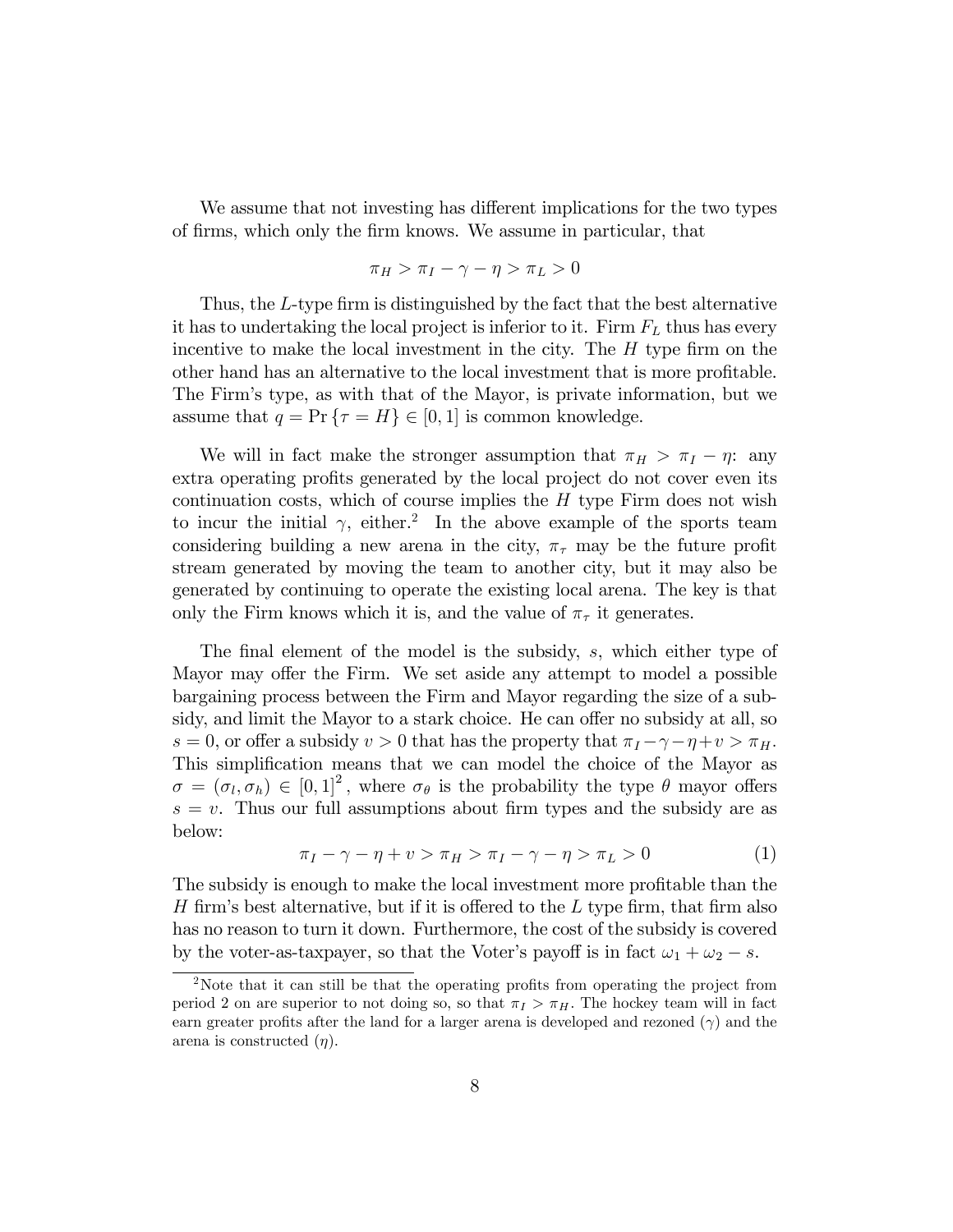While neither the voter nor the firm can observe  $\theta$ , the voter does see  $\omega_1$ , s and d before choosing e, her re-election decision. This matters because it is common knowledge that both  $\theta$  and d have an impact on the realization of  $\omega_1$ .

Specifically, we assume the probability that  $\omega_1 = 1$  for any given  $\theta$ , d pair is given by  $p_{\theta d} \in (0, 1)$ , and has these properties:

$$
p_{hd} > p_{ld}, \text{ for } d \in \{\phi, I\}, \text{ and}
$$
  
\n
$$
p_{\theta I} > p_{\theta \phi}, \text{ for } \theta \in \{l, h\}.
$$
\n(2)

Thus, a high ability incumbent has a positive impact on expected voter wellbeing in period 1, as does the firm's decision to spend the initial  $\gamma$  on the project. In this sense, local investment by the Firm is productive. However, we assume that it is insufficiently productive (in expectation) from the voter's perspective to justify the subsidy. That is, we assume that the stochastic impact of the project going ahead is the same in both periods, and that

$$
2p_{\theta\phi} > 2p_{\theta I} - v, \text{ for } \theta = l, h,^3 \tag{3}
$$

The LHS of (3) is the expected value of  $\omega_1 + \omega_2$  if the project is not undertaken, while the RHS is the same if the project is undertaken minus the cost of the subsidy. Note also that since  $p_{\theta\phi} < p_{\theta I}$  by (2), then (3) also implies that

$$
p_{\theta\phi} > p_{\theta I} - v, \text{ for } \theta = l, h. \tag{4a}
$$

That is, once things have moved on to period 2, the voter still does not find the project to be worth the cost of subsidizing it, which will be important in what follows.

The voter does have a say in the subsidization of the firm's project even if M has offered  $s = v$  and the firm has chosen  $d = I$  and made its sunk investment. The voter can vote a new politician into office in the second term. If this happens, we assume that the payment of the subsidy to the firm is cancelled. This implies that the  $H$  type firm chooses not to continue

<sup>&</sup>lt;sup>3</sup>It is not at all necessary that the stochastic impact of  $\theta$  and  $d$  on  $\omega_t$  be the same for both periods, so long as the inequalities in (2) hold. We maintain the same values of  $p_{\theta d}$ for each t for simplicity.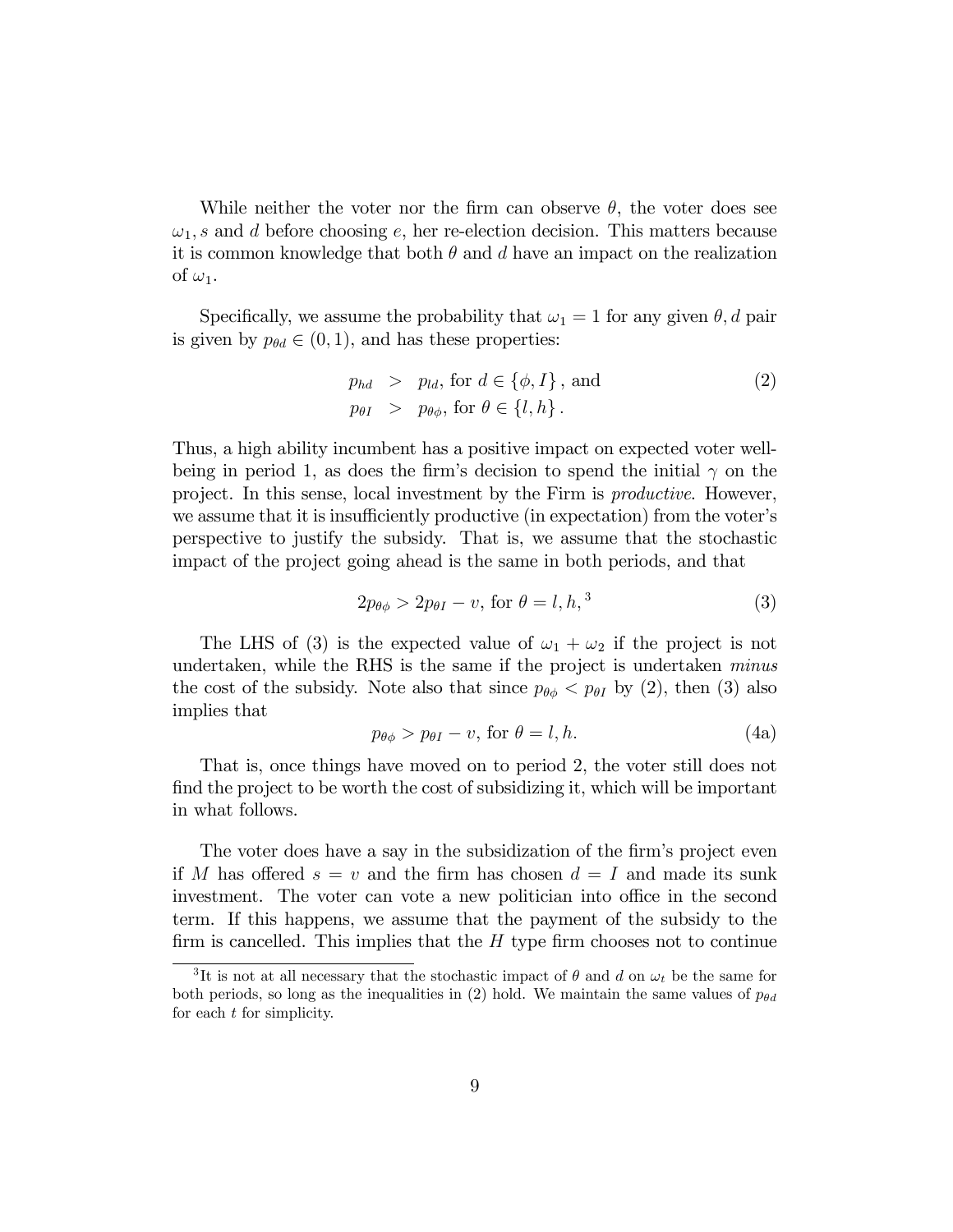the project in period 2, since  $\pi_H > \pi_I - \eta^4$  A type L firm that chose  $d = I$ at period 1 however, will choose  $x = 1$  even if the subsidy is pulled back or reduced, since the local project was its best alternative without any subsidy.

We assume that the project has no impact on the realization of  $\omega_2$  unless the firm chooses  $x = 1$  (which it can only do if it chose  $d = I$  at  $t = 1$ ).

As to the impact of the mayor on  $\omega_2$ , if the incumbent is not re-elected, then his type,  $\theta$ , has no impact on the probability that  $\omega_2 = 1$ . Placing a challenger in office whose probability of being high ability is  $p_h$ , implies that the probability that  $\omega_2 = 1$  becomes

$$
p_C^{\phi} \equiv p_h p_{h\phi} + (1 - p_h) p_{l\phi},
$$

if the Firm is of type  $H$ , because the project doesn't go forward  $(F_H)$ chooses  $x = 0$ . It is

$$
p_C^I \equiv p_h p_{hI} + (1 - p_h) p_{II},
$$

however, if  $\tau = L$ .

Note that  $p_C^d$  is the expected value of  $\omega_2$  conditional on d and the challenger being elected. If the incumbent is re-elected, then the probability that  $\omega_2 = 1$  depends on both  $\theta$  and on whether the project is operated in period 2. Thus, it is assumed to be  $p_{\theta x}$  where

$$
p_{\theta 1} = p_{\theta I}
$$
, and  $p_{\theta 0} = p_{\theta \phi}$ .

Condition (4a) implies the voter finds paying the subsidy unwarranted by the project's stochastic impact on  $\omega_2$ . There is, however, an (expected) cost to the voter of turfing  $M$  out of office to avoid funding the subsidy. The condition  $(4a)$  only implies that the voter is better of in period two without the project and subsidy for a politician of *given* ability. If the voter is sufficiently convinced of the high quality of the incumbent mayor (relative to the expected challenger  $p_h$ ), then it may be in the voter's interest to reelect her even if she has committed to paying the subsidy  $v$  to the firm. Thus, the voterís beliefs about the ability of the incumbent are critical, and these depend on three elements: the choice of  $d$  by the firm (because it influences

<sup>&</sup>lt;sup>4</sup>This assumption, that the subsidy is cancelled in the event the challenger is elected, is stronger than necessary. It is sufficient for our purposes that election of the challenger implies the subsidy is reduced, to v' with  $\pi_H > \pi_I - \eta + v'$ , where v' could the expected value of a stochastically reduced subsidy.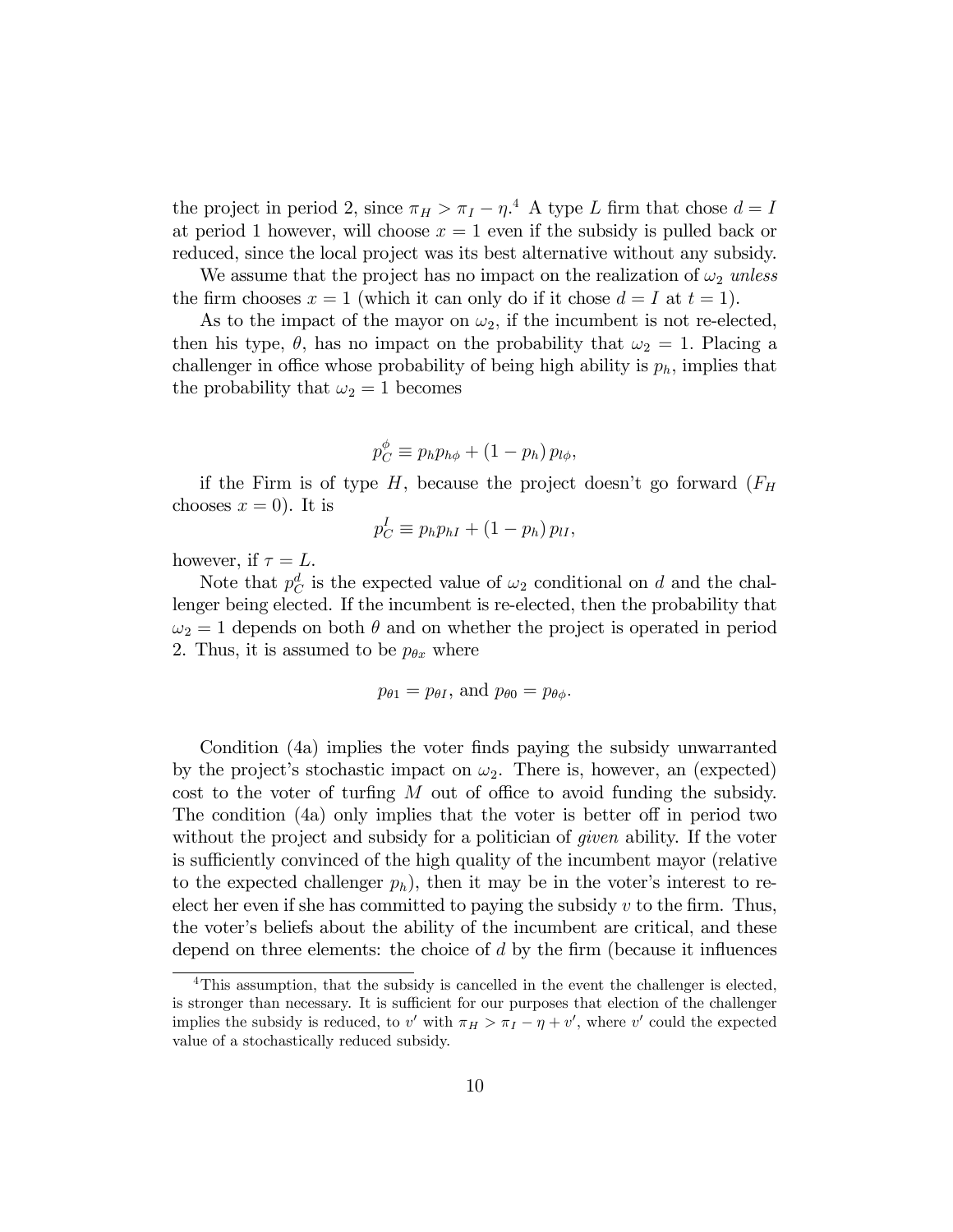the realization of  $\omega_1$ ), the realization of  $\omega_1$ , and - if the equilibrium strategies of  $M_l$  and  $M_h$  differ -  $\sigma$  and the observed s.

We will write the voter's posterior belief that  $\theta = h$  as  $\alpha_d(\omega_1, \sigma, s)$ . In addition, the Firm will have beliefs about  $M$ 's type which matter to  $F$  because they may influence the likelihood  $M$  is re-elected, which in turn determines whether  $F$  will see a promised subsidy reduced. These will depend only on  $(\sigma, s)$  and we write  $\delta(\sigma, s)$  as the probability F attaches to  $\theta = h$  after seeing s, when  $\sigma = (\sigma_l, \sigma_h)$ .

The sequence of moves in the game is as follows:

- 1. Nature chooses M's type,  $\theta \in \{l, h\}$ , which only M observes, and F's type  $\tau \in \{L, H\}$ , which only F observes.
- 2.  $M_{\theta}$  chooses  $\sigma_{\theta} \in [0, 1]$ .
- 3.  $F_{\tau}$  observes the value of s, and chooses  $d_{\tau} \in \{\phi, I\}.$
- 4. The state  $\omega_1 \in \{0, 1\}$  is realized, with  $p_{\theta d} = Pr{\omega_1 = 1}$ .
- 5. The voter  $(V)$  observes s, d and  $\omega_1$  and chooses  $e \in \{0, 1\}.$
- 6.  $F_{\tau}$  observes  $I, s, e$  and chooses  $x \in \{0, 1\}.$
- 7. The state  $\omega_2$  is realized according to the following probabilities:
	- (i) If V chose  $e = 1$ , then  $\omega_2 = 1$  with probability  $p_{\theta x}$ ,

(ii) If V chose  $e = 0$ , then  $\omega_2 = 1$  with probability  $p_C^d$ .

8. Player payoffs are realized

The payoffs to each player in this game, expressed so as to explicitly recognize their dependence on all players' strategies, are:

$$
M_{\theta}: U_{\theta} = e
$$
  
\n
$$
F_{\tau}: U_{F\tau} = \varphi(d) [x (\pi_I - \eta + se) - \gamma] + (1 - x) \pi_{\tau}
$$
  
\n
$$
V: U_V = \omega_1 + \omega_2 - esx\varphi(d)
$$

where

$$
\varphi(I)=1-\varphi(\phi)
$$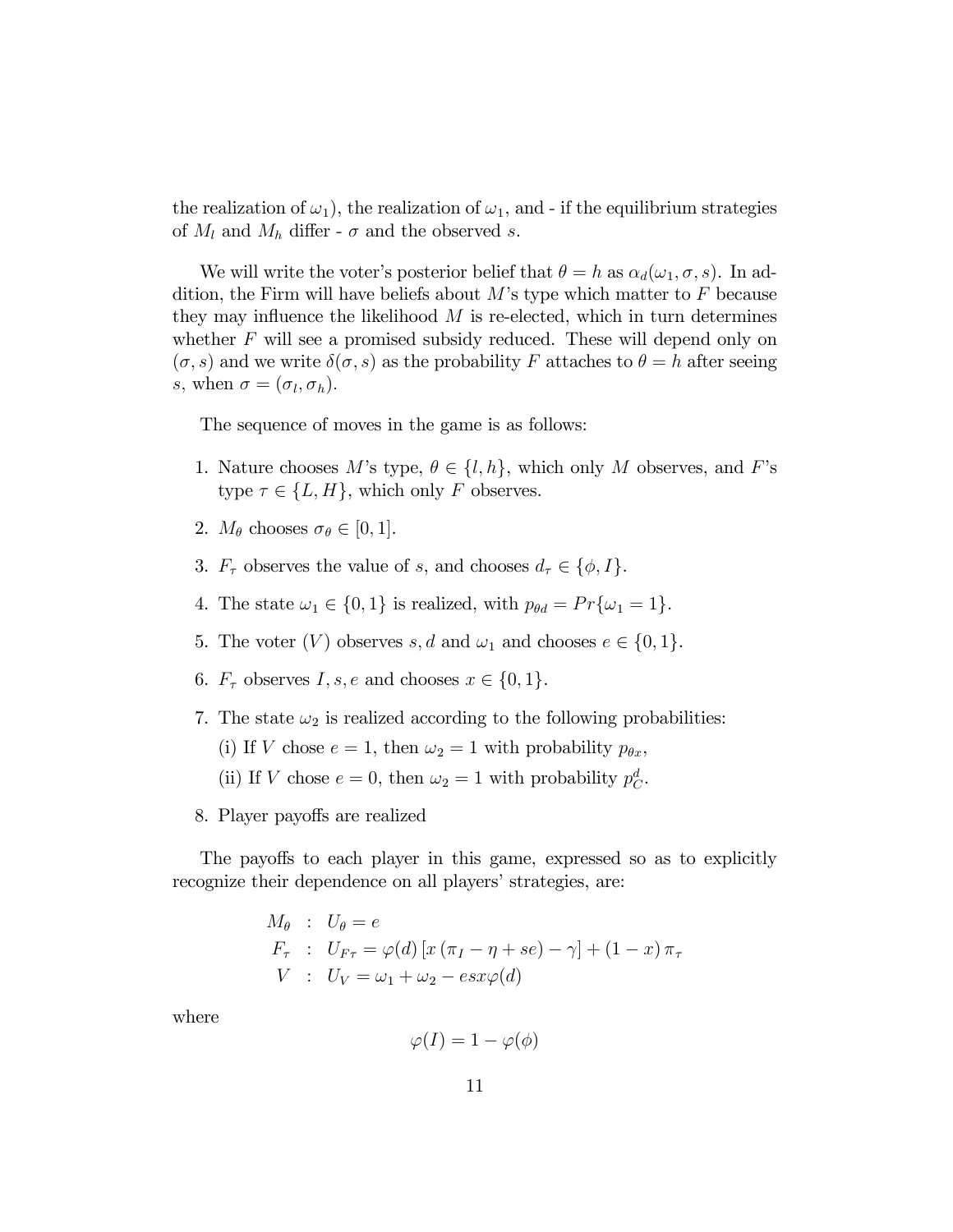and all players are assumed risk-neutral.

Note that the firm receives the subsidy  $v$  (and the voter finances it) only if all of  $s = v$ ,  $d = I$  and  $e = x = 1$  are chosen.

We will determine the set of perfect Bayesian equilibria (henceforth PBE or just ëequilibriaí) of the model. The derivation will be made simpler by noting the following about stage  $6$  in the game above. The firm is only in a position to choose  $x = 1$  at this stage if it chose  $d = I$  at stage 3. If that is the case, the choice of each type of firm is deterministic. For firm  $H, x = 1$  if and only if all of  $d = I$ ,  $s = v$  and  $e = 1$  hold, and we will simply insert this behavior by  $F_H$  into stage 6 of the game above. Similarly, Firm  $L$  always chooses  $x = 1$  if  $d = I$ , which we insert into the game above.

### 3 Results

Before presenting the main results, it will be helpful to first lay out some definitions and assumptions that will be important in solving for the equilibria – in particular regarding voter beliefs and updating about  $\theta$ .

If M's strategy reveals nothing about his type, then conditional on the observed d and  $\omega_1$ , the voter uses Bayes rule to determine the probability the incumbent is of high ability  $(\theta = h)$ . These posterior beliefs about  $\theta$  given any non-revealing  $\sigma$  will be denoted as  $\beta_d(\omega_1) \equiv \alpha_d(\omega_1, (\sigma', \sigma'), s)$  and are defined by:

$$
\beta_d(0) = \frac{1 - p_{hd}}{(1 - p_{hd}) + (1 - p_{ld})}, \text{ and}
$$

$$
\beta_d(1) = \frac{p_{hd}}{p_{hd} + p_{ld}}
$$

These beliefs about  $\theta$  when M's strategy conveys no information allow us to state two key conditions regarding the influence of  $\theta$  on the state,  $\omega_1$ , via its effect on the voter's posterior beliefs.

$$
C1: \beta_d(0) < p_h < \beta_d(1) \text{ for } d \in \{\phi, I\}.
$$

This is an assumption that  $-\omega$  when the Mayor's behavior is uninformative  $\overline{a}$  the realization of state 1 contains enough information to make a nontrivial difference to his beliefs about the incumbent in relation to an unknown challenger.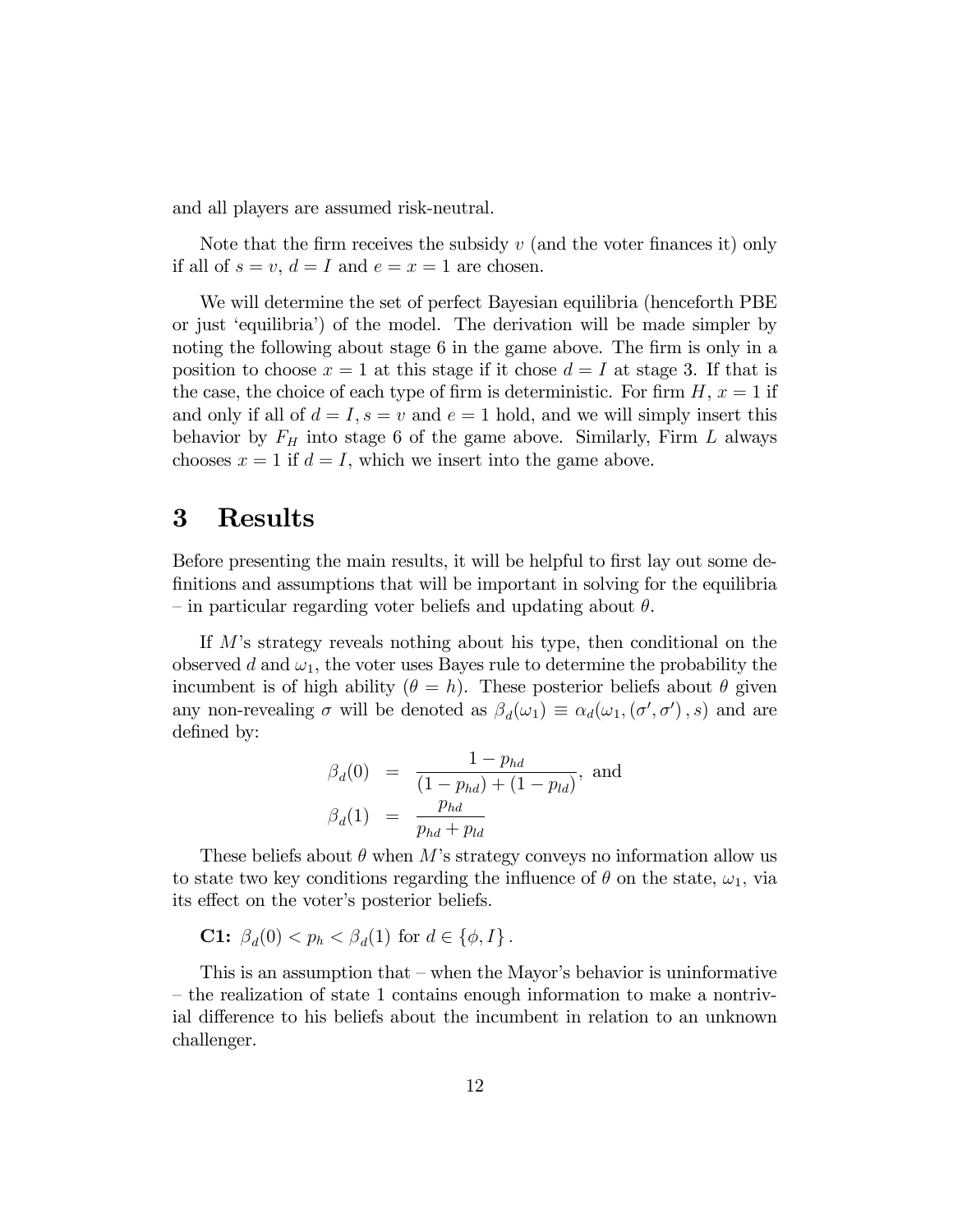The second assumption is similar, but for an environment in which the Mayor has granted a subsidy and the Firm has invested, but again this behavior has revealed no new information about  $\theta$ .

**C2:** 
$$
\beta_I(0)p_{hI} + [1 - \beta_I(0)]p_{lI} < p_C + v < \beta_I(1)p_{hI} + [1 - \beta_I(1)]p_{lI}
$$

In summary, what these two conditions require is that, in the absence of further information about the quality of their Mayor, voter's re-election decision is responsive to the realization of the state in period 1. These conditions also imply that the election is expected to be competitive in that the expected challenger quality is not so low or high to render the voter's observations of period 1 state irrelevant.

Our final condition relates to the type  $H$  firm:

**C3:** 
$$
\left[\frac{1}{2}(p_{hI}+p_{lI})\right] \left[\left(\pi_I-\eta+v\right)-\pi_H\right] > \gamma
$$

The first bracketed term on the LHS is the probability that  $\omega_1 = 1$  if the Örm chooses to invest and maintains its prior about the Mayor. The second bracketed term is the difference in the Firm's profits from period 2 onward between going forward with the subsidized project and not; by our assumptions above, this difference is positive. Thus, this condition requires these two values to be sufficiently high relative to the sunk cost of the project. It in effect assumes that the  $H$  Firm does not need certainty about the subsidy being maintained in period 2 to initiate the local project  $-$  it can live with some uncertainty.

We will in what follows consider only equilibria in which the Mayor uses pure strategies; either offering a subsidy or not, with certainty. Given that restriction, in fact the other players will use only pure strategies also, as neither Firm type nor the Voter will find themselves indifferent between two options.

### 3.1 Equilibrium when  $q = 1$

Because it provides clear intuition on the behavior of the agents in our model, and because it is of interest in its own right, we first lay out the unique PBE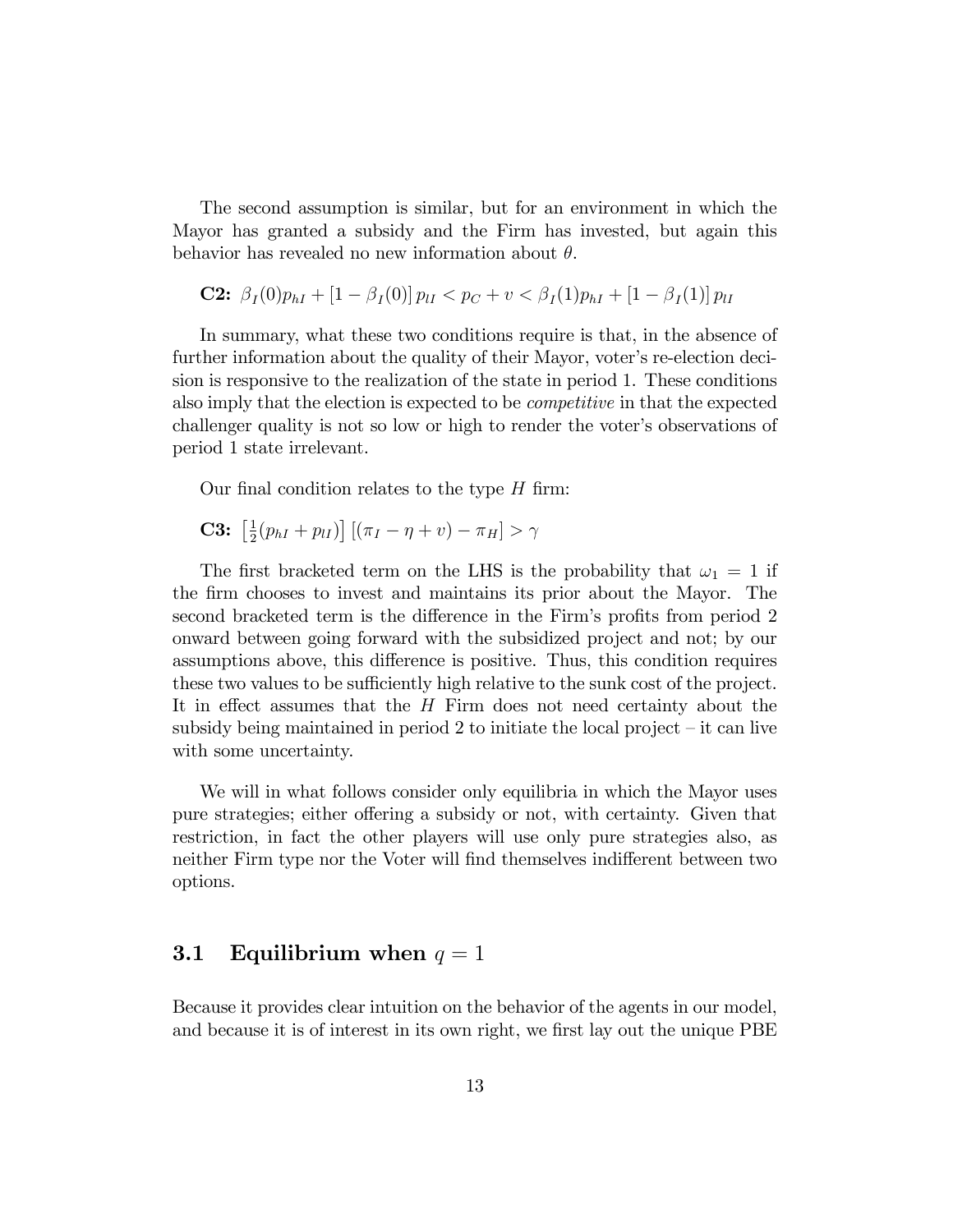under the assumption that  $q = 1$ , which means that it is common knowledge that the Firm does not find the local project profitable. The local sports team will move to another city or continue to operate its existing arena in the absence of a subsidy, or the local manufacturing firm would not find the construction of a new warehouse and distribution centre profitable. This means that the Firm has no interest in the local project and the Voter, who recognizes this fact, but also recognizes that if it does go forward it will have a stochastically positive effect on her well-being, still would not offer the subsidy of v if she were allowed to decide.

**Proposition 1** If  $q = 1$ , and conditions (1), (2) and (3) hold, along with conditions C1, C2 and C3, then the only PBE of the game above in pure strategies is the following:

- 1.  $(i)$
- 2.  $\sigma^* = (1, 1)$ ; that is, both types of incumbent mayor offer the subsidy, so  $s_l = s_h = v.$
- 3.  $d_H^*(v) = I$  and  $d_H^*(0) = \phi$ ; that is, the Firm incurs the sunk project cost,  $\gamma$ , if and only if the subsidy is offered.
- 4.  $e^*(\omega_1, s, d) \equiv \omega_1$ ; that is, the voter re-elects the incumbent if and only if state 1 is realized in the first period, independently of the  $s, d$  the voter observes.

Beliefs along the equilibrium path are given by Bayes Rule. Off the equilibrium path we assume that:  $\delta(0, \sigma^*) = \frac{1}{2}$  and  $\alpha_d(\omega_1, 0, \sigma^*) = \beta_d(\omega_1)$ . Both F and V maintain their priors about  $\theta$  when  $s = 0$  is observed.

Thus, in the unique equilibrium both types of Mayor offer the subsidy, the Firm accepts it and makes its first-period investment in the local project, but the Mayor is not necessarily re-elected. That happens only if things turn out well for the voter in the first period, and if they do not, the election of a challenger as Mayor halts the project as the subsidy is withdrawn/reduced and the Firm reacts by abandoning it and going to its next-best option in period 2.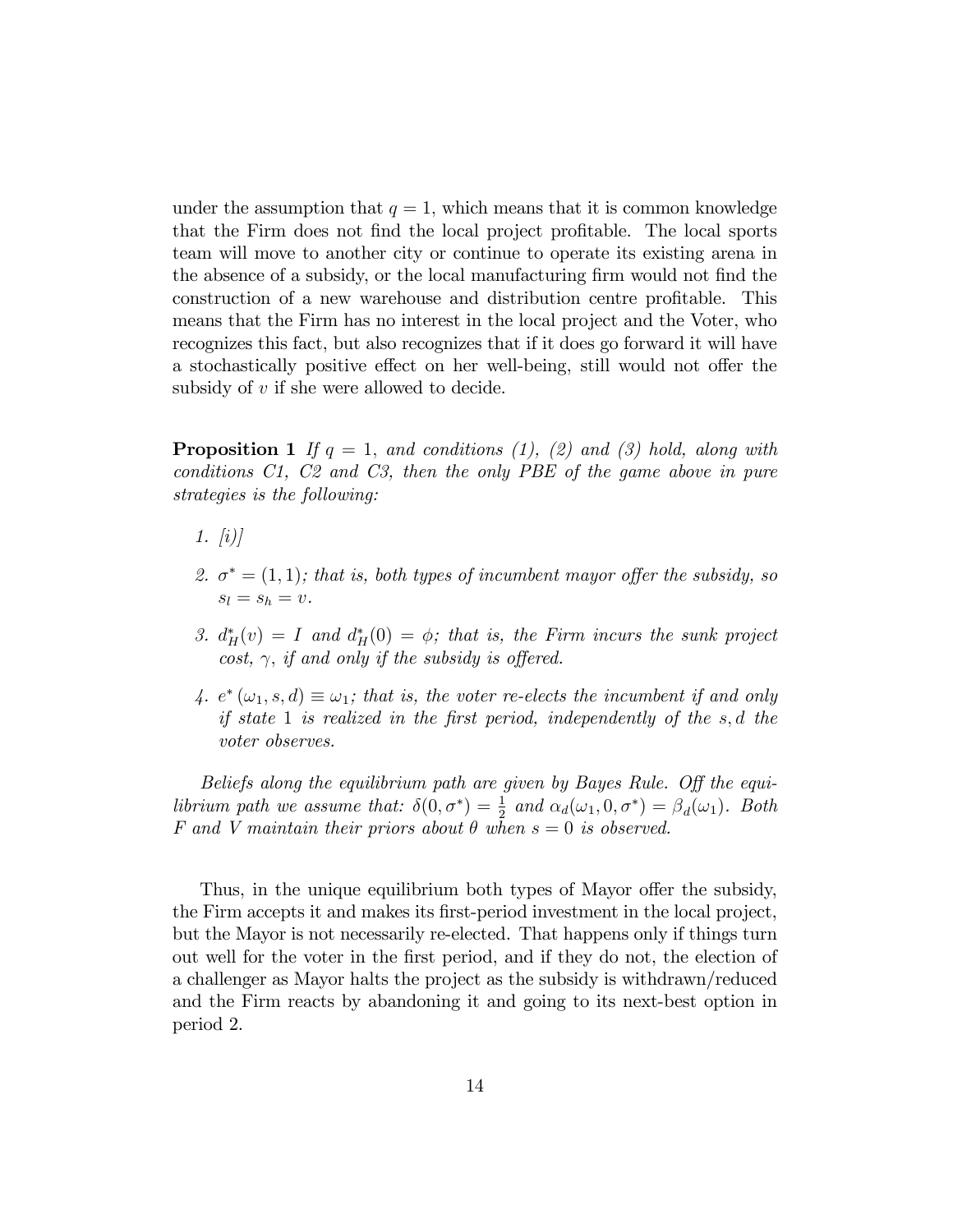That the aforementioned equilibrium is unique also implies there are no equilibria that are fully revealing  $-$  that is, different types of Mayor taking different actions (such as  $\sigma = (0,1)$  or  $\sigma = (1,0)$ ). It is highly intuitive why there are no such separating equilibria. If only the type  $l$  Mayor offers the subsidy then the voter, upon observing a subsidy offer, would prefer to elect the challenger than an incumbent Mayor now know to be a low type. Alternatively, if only the type h Mayor offers the subsidy then the voter, upon observing a subsidy offer, would happily elect the incumbent regardless of the realized state (i.e.  $\omega_1$ ). However, anticipating the voter's inference and subsequent actions, any  $l$  type Mayor would have an incentive to deviate by offering a subsidy (and pretend to be a h type). There are also no equilibria wherein both types of Mayor do not offer a subsidy, as both types would have an incentive to deviate in order to induce firm investment and increase the likelihood of a good outcome (i.e.  $\omega_1 = 1$ ) – an opportunity neither type of Mayor would pass up.<sup>5</sup>

In the equilibrium, as long as the state outcome is positive, the voter electorally rewards the Mayor for taking an action that she ex ante disapproves of. Since the ex ante expected benefit of the firm's project is less than the cost of the subsidy, voter welfare would be improved by a 'rule' that prohibits the granting of subsidies. However, any such rule prohibiting subsidies would necessarily hurt both the Mayor and Firm, in that the Mayor's exante probability of being re-elected would decrease, as would the likelihood of the Örm receiving the subsidy. However, even with subsidies allowed, the Mayor is not guaranteed re-election nor is the Örm guaranteed the subsidy. The stochastic state realization could be poor resulting in the election of the challenger and the revocation of the subsidy. Note also that if the project does go forward, the chances that the Voter gets  $\omega_2 = 1$  as an outcome are higher than they would be if this Rule existed; ex-post, the Voter may be better off than if  $s = v$  were not allowed.

### 3.2 Pure strategy PBE for all  $q$  values

Not surprisingly, the type of PBE that can arise in the model depends on the value of  $q$  as we now show.

<sup>&</sup>lt;sup>5</sup>This argument holds generally for any  $q < 1$ , while a variant of it utilizing the refinement of divinity (Banks and Sobel, 1987) holds when  $q = 1$ .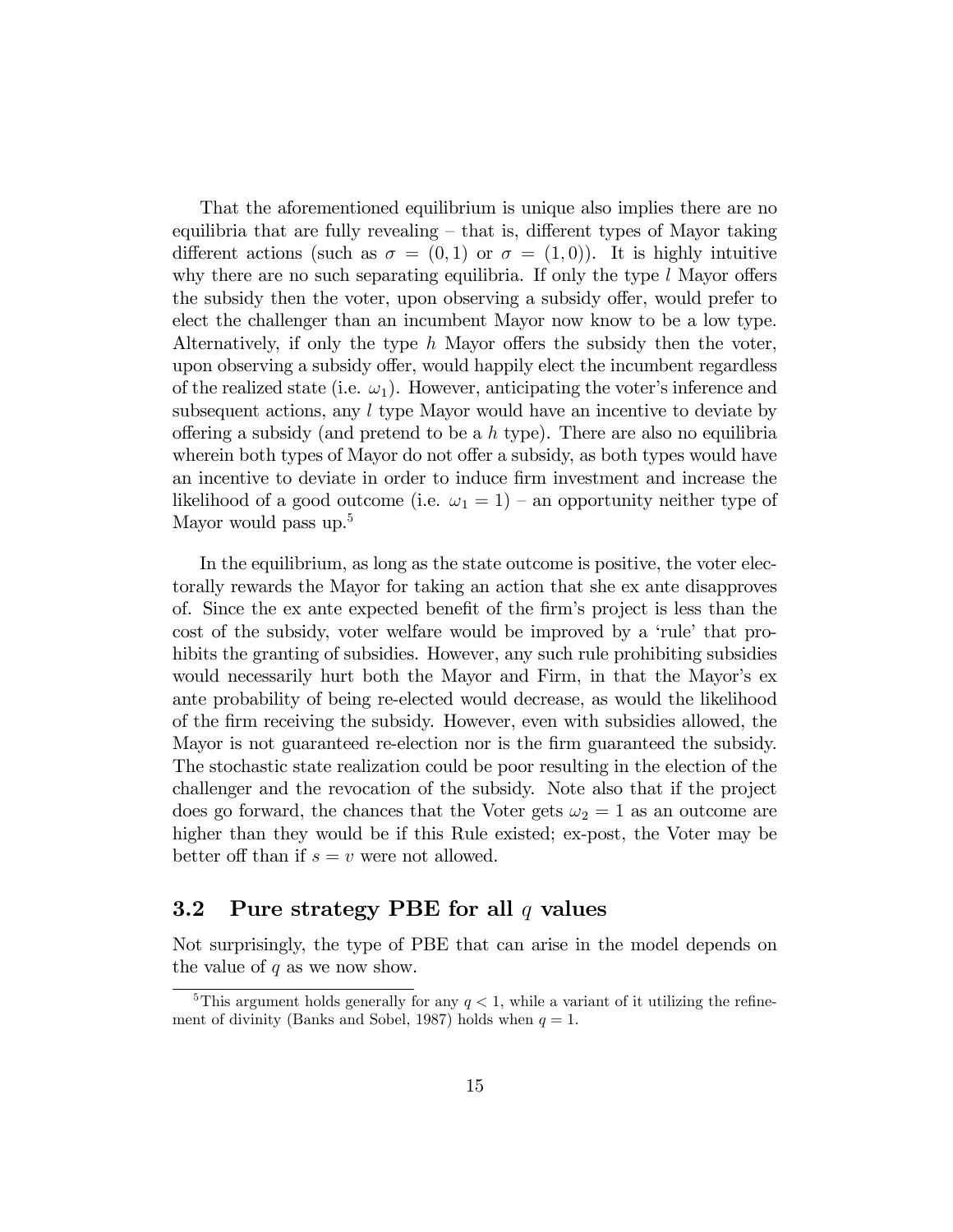Define a critical value of  $q$ , by:

$$
q^o = \frac{p_C^I - \Phi(p_{\theta I}, v, I)}{p_C^I - p_C^{\phi}}
$$

where  $\Phi(p_{\theta I}, v, I) = \beta_I(1) p_{hI} + [1 - \beta_I(1)] p_{lI} - v = \left(\frac{p_{hI}}{p_{hI} + p_{lI}}\right) p_{hI} +$  $\left(\frac{p_{II}}{p_{hI}+p_{II}}\right)p_{II}-v.$ 

This means that  $q^o < 1$ , as C2 implies  $\Phi(p_{\theta I}, v, I) > p_C^{\phi}$ , and  $q^o$  is negative if  $p_C^I < \Phi(p_{\theta I}, v, I)$ .

**Proposition 2** If conditions  $(1)$ ,  $(2)$  and  $(3)$  hold, along with conditions C1, C2 and C3, then the following hold:

- 1.  $(i)$
- 2. There are no PBE in which the strategy of M is fully revealing for any value of q.
- 3. There is a PBE in pure strategies in which the Mayor chooses  $\sigma = (0,0)$ if and only if  $q < q^o$ . For this PBE, the full strategies are:

Mayor,  $\sigma = (0, 0)$ ; Firm,  $d_H(s) \equiv \phi$ ,  $d_L(s) \equiv I$ ; and Voter,  $e(\omega_1, v, \phi) =$  $\omega_1, e(\omega_1, v, I) \equiv 0$ , and  $e(\omega_1, 0, d) \equiv \omega_1$ .

4. There is a PBE in pure strategies in which the Mayor chooses  $\sigma = (1, 1)$ if and only if  $q > q^o$ . For this PBE, the full strategies are: Mayor,  $\sigma = (1, 1)$ ; Firm,  $d_H(0) \equiv \phi$ ,  $d_H(v) = I$ ,  $d_L(s) \equiv I$ ; and Voter,  $e(\omega_1, s, d) \equiv \omega_1.$ 

This is our central result, and it has a number of implications. First, under our assumptions, the Voterís behavior is always responsive to the realization of the period 1 state,  $\omega_1$ , along the equilibrium path. If things go well, the incumbent Mayor is re-elected, and he is not if  $\omega_1 = 0$ .

When it is relatively likely that the Firm has a good alternative to the local project, so  $q > q^o$ , then in fact the Voter is responsive to only  $\omega_1$ : the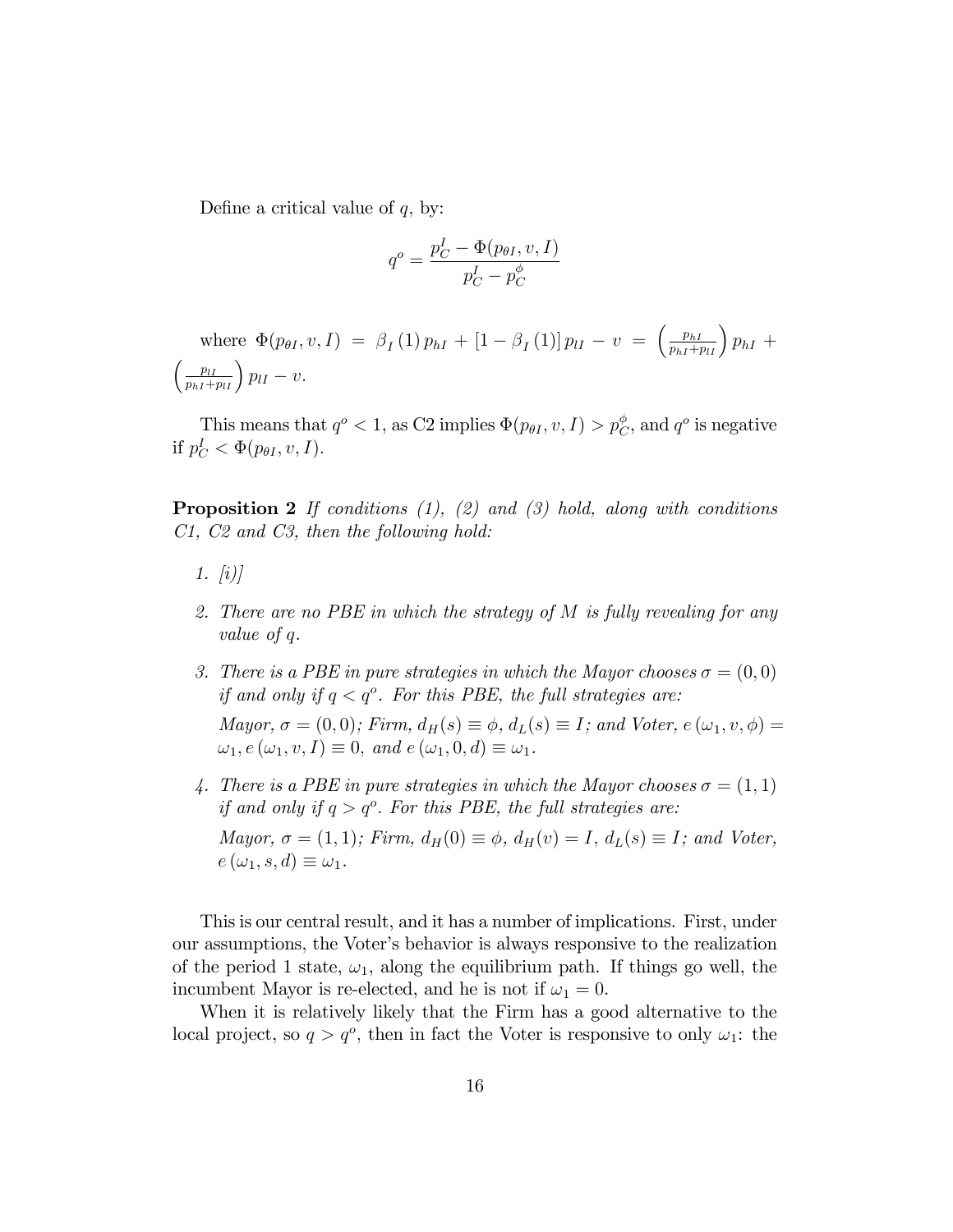incumbent mayor is re-elected if and only if  $\omega_1 = 1$  no matter the Mayor's or Firm's action. This induces the  $H$  firm as well as the  $L$  firm to invest in response to being offered a subsidy, and implies it is optimal for the Mayor to do so. However, when it is relatively unlikely that the firm has a good alternative to the local project  $(q < q<sup>o</sup>)$ , then no Mayor will offer the firm a subsidy. This is equilibrium behavior because if he did, only the  $L$  firm would invest, and that happens without the subsidy. The Voter again responds only to the realization of  $\omega_1$  when no subsidy is offered, but responds to whether or not the Firm invests when a subsidy is offered, throwing the incumbent out of office with certainty if a subsidy is offered and the Firm invests. That 'threat' is enough to prevent the  $H$  firm from responding to the offer of a subsidy, and so the Mayor does not offer it, as doing so gets him thrown out of office with certainty if the firm is of type  $L$ , which is relatively likely.

### 4 Discussion

In both propositions, in order to obtain the PBE discussed, a number of conditions needed to be met. Each condition was essential to observing ëindustrial blackmail<sup> $\sim$ </sup> the overpayment of subsidies  $\sim$  in equilibrium, so they provide essentially some boundary conditions on the phenomenon. Since industrial subsidies are not used by all politicians or in all places, it is important to derive some predictions about the circumstances that are most likely to give rise to industrial blackmail.

Our first prediction is that industrial blackmail is more likely to occur in electorally competitive jurisdictions. If an incumbent is certain to win re-election, then they have little incentive to strike a welfare reducing deal with a firm in exchange for an electoral benefit. The same holds if the incumbent is expected to lose to a challenger, in which circumstance the firm may also be unwilling to commit resources to a project whose subsidies and payouts are tied to a politician who is unlikely to be re-elected. Work by Bertrand et al. (2007), Carvalho (2014), and Bandiera-de-Mello (2018) show, in both France and Brazil, how investment and job creation by firms and incentivized by governments, were systematically targeted at districts that were more electorally contested.

A second prediction is that industrial blackmail is more likely to occur in mid-sized jurisdictions. Jurisdictions that are too small may lack the re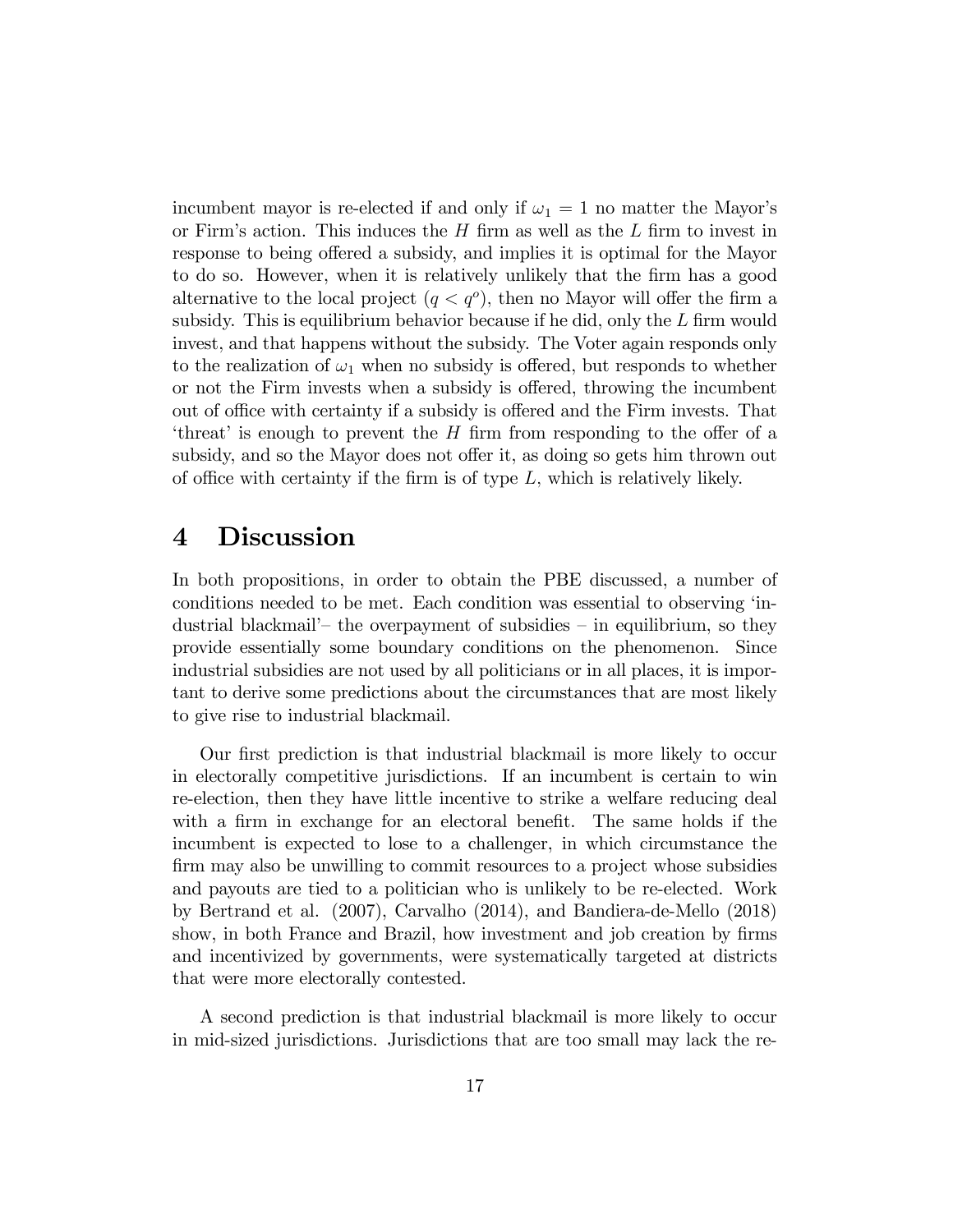sources to offer sufficiently appealing incentives to firms – perhaps a reason why small towns rarely offer incentives unless through their state governments. On the other hand, for politicians of much larger jurisdictions, the economic benefits induced by the firm's investment may not affect enough voters to carry a political benefit. Jensen and Malesky  $(2015)$  provide support for this prediction, showing that suburbs, rather than metro areas, spend more on incentives, and mid-sized jurisdictions systematically spend larger portions of their budgets on incentives.

A third prediction is that industrial blackmail is more likely to occur in jurisdictions where the economy an important political issue relative to other non-economic issues. In the model, the key signal being used by the voter to judge the mayor is the performance of the economy. This creates the opportunity for a firm to engage in a project that is politically beneficial precisely because it improves the economy. However, in places where the key political debates are centered on social issues, crime, or environmental issues, such economically oriented projects will carry smaller benefits for politicians.

A fourth prediction concerns the high type firm's profit condition (i.e.  $C3$ ) – namely that the subsidy must be large enough to compensate the firm for not taking its outside option (from which it would earn  $\pi_H$ ) and instead undertaking the project in the mayor's district (for which it earns  $\pi_I - \eta - \gamma + v$ . However if the outside option is considerably better, then the cost of enticing the firm to forgo the outside option may be prohibitive. The reasoning is also similar for type  $L$  firms, whose best option is to undertake the project. This may account for the propensity of firms, in particular sports teams, to speak publicly about the threat of leaving and investing elsewhere – a firm is more likely to obtain subsidizes if the perception of  $q$  is higher. Additionally, it is industries, firms, and projects with easily perceived outside options, as well as flexibility in location, that are more likely to obtain subsidies.

# 5 References

Austen-Smith, D. and Jeffrey Banks, 1989, 'Electoral Accountability and Incumbency', in P. Ordeshook (ed), *Models of Strategic Choice in Politics*, Ann Arbor: University of Michigan Press.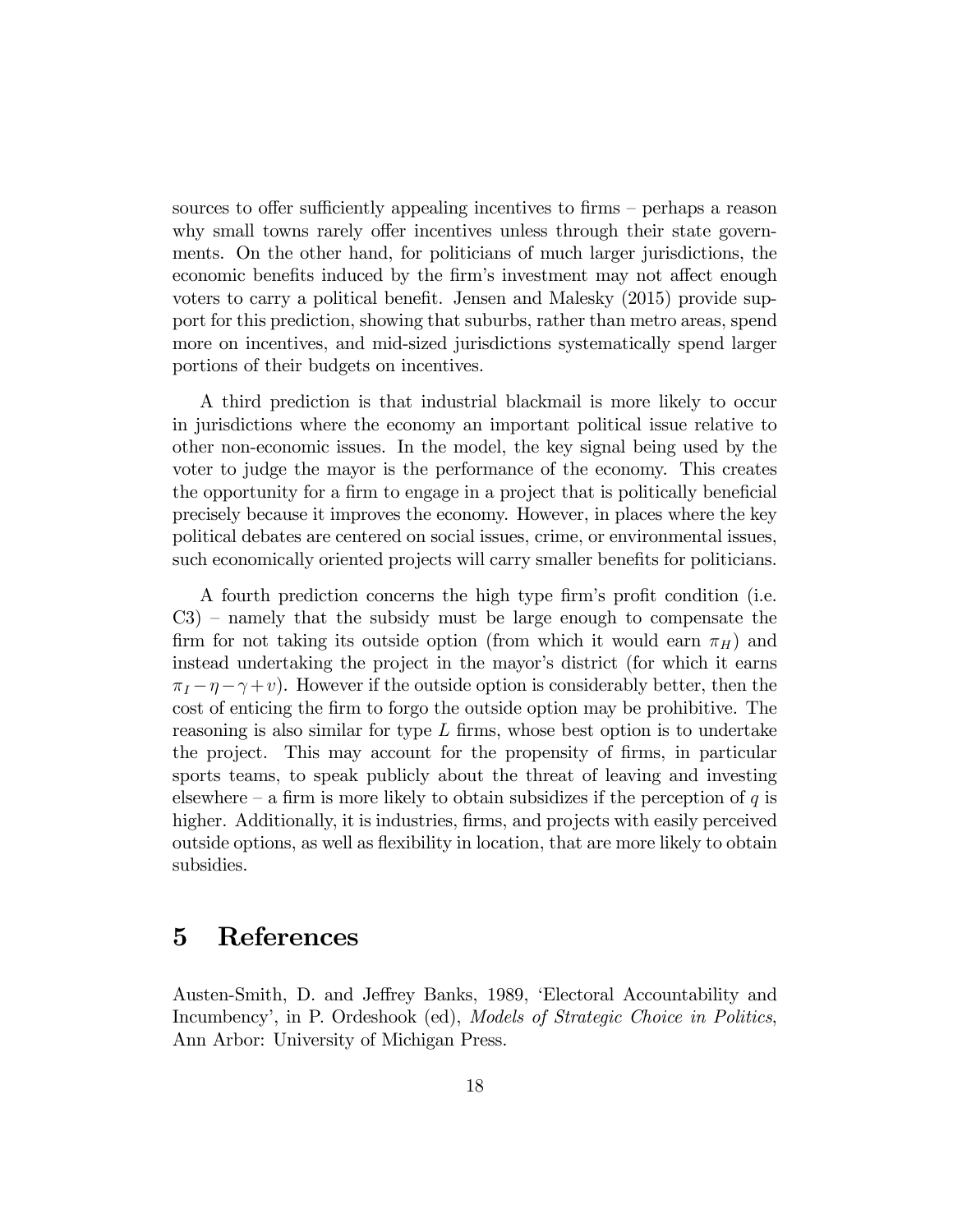Bartik, T, 2017, 'A New Panel Database on Business Incentives for Economic Development Offered by State and Local Governments in the United States', UpJohn Institute for Employment Research, Report prepared for the Pew Charitable Trusts.

Biglaiser, G., and C. Mezzetti, 1997, 'Politicians' decision making with re-election concerns', Journal of Public Economics, 66: 425-447

Black, D., and W. Hoyt, 1989, 'Bidding for firms', American Economic Review, 79: 1249-56.

Bond, E., and L. Samuelson, 1986, 'Tax Holidays as Signals', The American Economic Review, 76: 820-826

Dahm, M., R. Dur and A. Glazer, 2012, 'How a firm can induce legislators to adopt a bad policy', CESIFO Working Paper 3788.

Doyle, C., and S. Van Wijnbergen, 1994, 'Taxation of Foreign Multinationals: A Sequential Bargaining Approach to Tax Holidays, International Tax and Public Finance, 1:211-225

Jensen, Nathan M. and Edmund J. Malesky. Incentives to Pander: How Politicians Use Corporate Welfare for Political Gain. 2018. Cambridge University Press.

Jensen, Nathan M., Edmund Malesky and Matthew Walsh. 2015. Competing for Global Capital or Local Voters? The Politics of Business Location Incentives. Public Choice 164 (3): 331-356

Johnson, B. K., Groothuis, P. A., & Whitehead, J. C. (2001). The value of public goods generated by a major league sports team. Journal of Sports Economics, 2(1), 6-21.

Kenyon, D., A. Langley and B. Paquin, 2015, 'Property tax incentive pitfalls', National Tax Journal,  $65: 1011-1022$ .

King, I., R. P. McAfee and L. Welling, 1993, 'Industrial blackmail: dynamic tax competition and public investment', *Canadian Journal of Eco*nomics, 26: 590-608.

Klemm, A., and S. van Parys, 2012, 'Empirical evidence on the effects of tax incentives', *International Tax and Public Finance*, 19:393-423.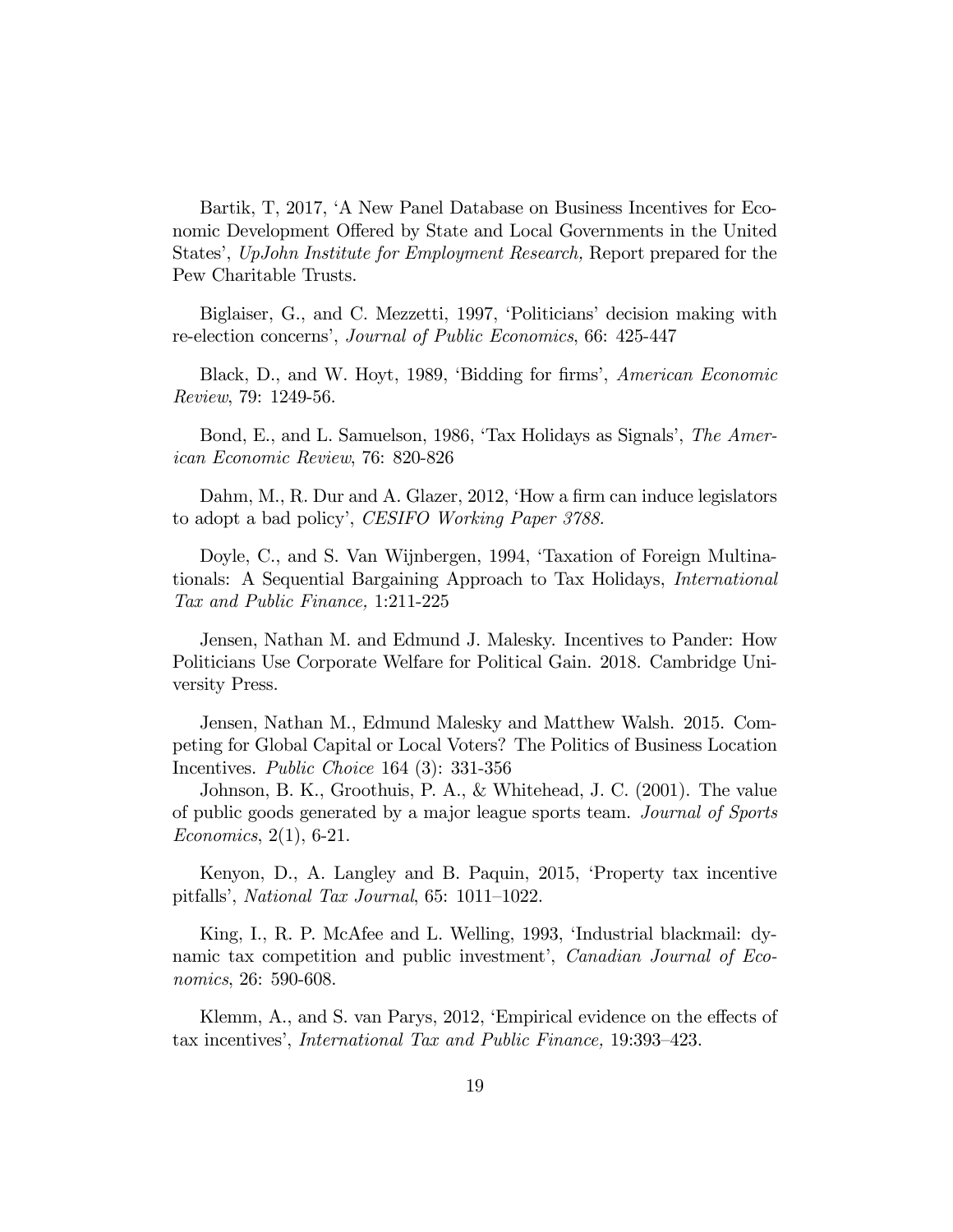Long, J.G., 2005, 'Full Count: The Real Cost of Public Funding for Major League Sports Facilities', Journal of Sports Economics, 6: 119-143

Rogoff, Ken., 1990, 'Equilibrium Political Budget Cycles', American Economic Review 80 no.1 (March),  $21-36$ .

## 6 Appendix

#### Proof of Propositions:

Although we state it separately, Proposition 1 actually follows from Proposition 2, so we prove only the latter here.

First, define the period 2 expected payoff to the voter as a function of his choice of e, and of the history she has seen,  $(s, d, \omega_1)$  and of the strategy  $\sigma$ of the Mayor. Write this as

$$
U^2(e, \omega_1, s, d | \sigma) = \Pr{\omega_2 = 1 | e, \omega_1, s, d | \sigma} \cdot 1 - \varphi(d) e s
$$
  

$$
\equiv \chi(e, \omega_1, s, d | \sigma) - \varphi(d) e s
$$

And note the following:

$$
\chi(0,\omega_1,s,d|\sigma) = \xi(s,d,e) \left[ p_h p_{hI} + (1-p_h) p_{lI} \right] + \left[ 1 - \xi(s,d,e) \right] \left[ p_h p_{h\phi} + (1-p_h) p_{l\phi} \right]
$$

where  $\xi(s, d, e) =$  the probability that the project continues in period 2, given  $s, d$  and the voter's choice of  $e$ .

and analogously,

$$
\chi(1,\omega_1,s,d|\sigma) = \xi(s,d,e) \left[ \alpha(\omega_1,s,d|\sigma) p_{hI} + (1-\alpha(\omega_1,s,d|\sigma)) p_{lI} \right] + \left[ 1 - \xi(s,d,e) \right] \left[ \alpha(\omega_1,s,d|\sigma) p_{h\phi} + (1-\alpha(\omega_1,s,d|\sigma)) p_{l\phi} \right]
$$

Note further that  $\xi(s, \phi, e) \equiv 0$  and  $\xi(0, I, e) \equiv 1$ : if there is no initial investment there can be no continuation of the project in period 2, and if there is investment in period 1 with no subsidy, it must be that  $\alpha = l$  and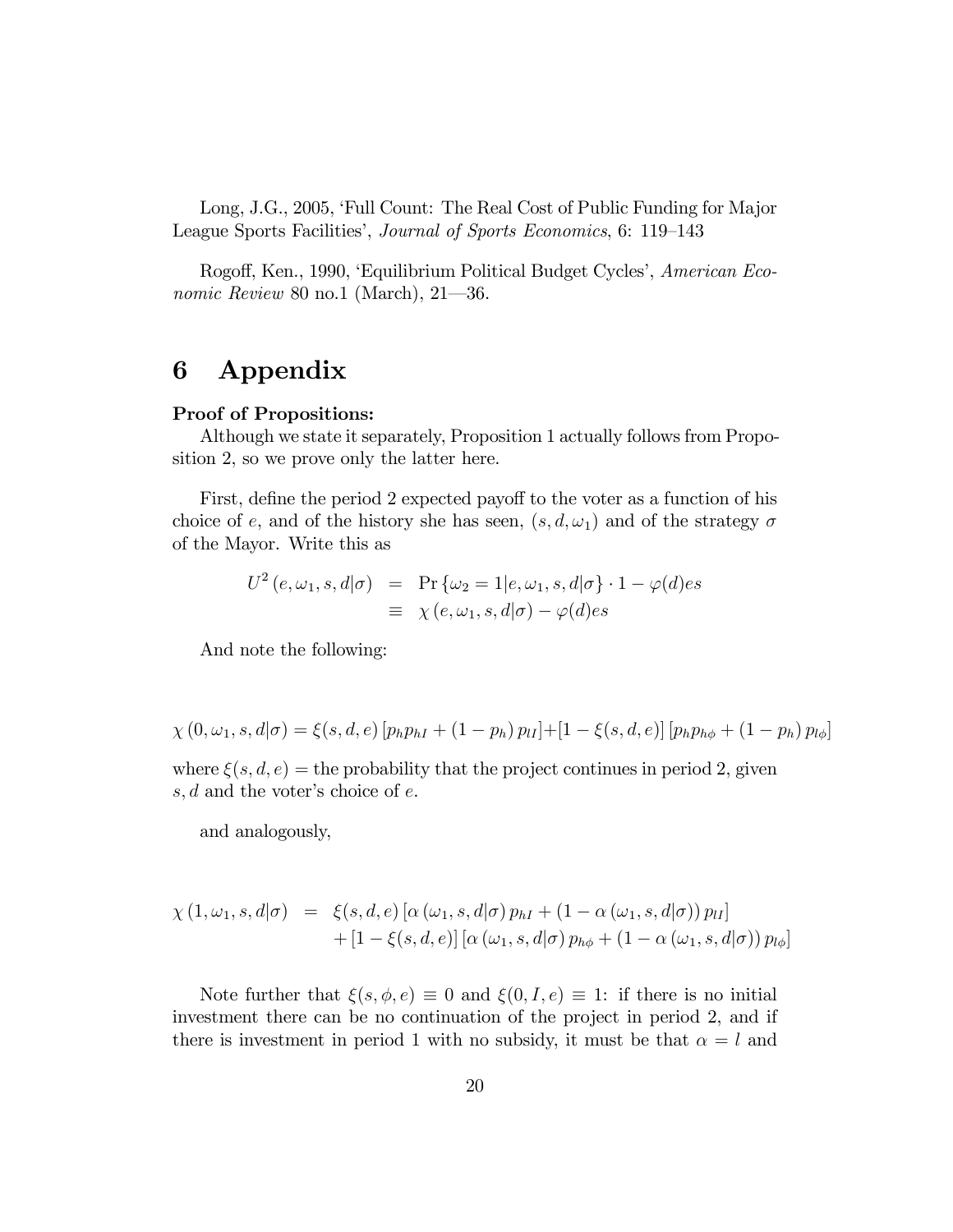so the project will continue whatever the voter does. Finally,  $\xi(v, I, 1) = 1$ . If a subsidy was offered and investment made, and the voter re-elects the incumbent, the project continues with certainty, as both types of firm will continue it.

Proof of i):

Suppose that  $\sigma = (0, 1)$  so that seeing  $s = v$  reveals that  $\theta = h$ .

We know that  $d_L \equiv I$  and  $d_H(0) = \phi$  in any PBE.  $d_H(v)$  may be either I or  $\phi$  in such a PBE.

We first determine the strategies of  $V$  that must follow if this is to be a PBE.

If the voter sees  $(s, d) = (0, \phi)$ ,

Then V knows that  $\theta = l$ , and  $\tau = H$ , and so  $U^2(0, \omega_1, 0, \phi | \sigma) = p_C^{\phi}$  $p_h p_{h\phi} + (1 - p_h) p_{l\phi} > p_{l\phi} = U^2(1, \omega_1, 0, \phi | \sigma)$ , so  $e^*(\omega_1, 0, \phi | \sigma) \equiv 0$ . If the voter sees  $(s, d) = (0, I)$ 

Then V knows that  $\theta = l$  and  $\tau = L$ , so the project will continue, so  $U^2\left(0,\omega_1,0,I|\sigma\right) = p_h p_{hI} + \left(1-p_h\right) p_{lI} = p_C^I > p_{lI} = U^2\left(1,\omega_1,0,I|\sigma\right), \text{ and}$ again  $e(\omega_1, 0, I|\sigma) \equiv 0$ 

This means that  $M_l$ 's payoff in such a PBE must be  $U_l^* = 0$ , no matter how  $F_H$  reacts to  $s = v$ .

We now show that  $M_h$  must get a positive expected payoff in such a PBE.

i) Suppose first that  $d_H(v) = \phi$ .

If the voter sees  $(s, d) = (v, \phi)$ ,

Then V knows that  $\theta = h$  and  $\tau = H$ , and so  $U^2(0, \omega_1, v, \phi | \sigma) = p_C^{\phi}$  $p_{h\phi} = U^2(1,\omega_1,v,\phi|\sigma)$  so  $e^*(\omega_1,v,\phi) \equiv 1$ , and therefore  $M_h$ 's PBE payoff is  $U_h^* = 1.$ 

ii) Now suppose that  $d_H(v) = I$ 

If the voter sees  $(s, d) = (v, I)$ , then she knows that  $\theta = h$  and  $U^2(0, \omega_1, v, I | \sigma) =$  $\xi(v,I,0)\left[p^I_C\right] + \left[1-\overline{\xi(v,I,0)}\right]p^{\phi}_C$  $_{C}^{\phi}$ , and  $U^{2}(1, \omega_{1}, v, I|\sigma) = p_{hI} - v.$ 

As  $e = 0$  implies the project continues iff  $\tau = L$ , it follows that  $\xi(v, I, 0) =$  $1 - q$ ,so  $U^2(0, \omega_1, v, I | \sigma) = (1 - q)p_C + qp_C^{\phi} \equiv Q > 0$ 

This means that, independently of the  $\omega_1$  realization again,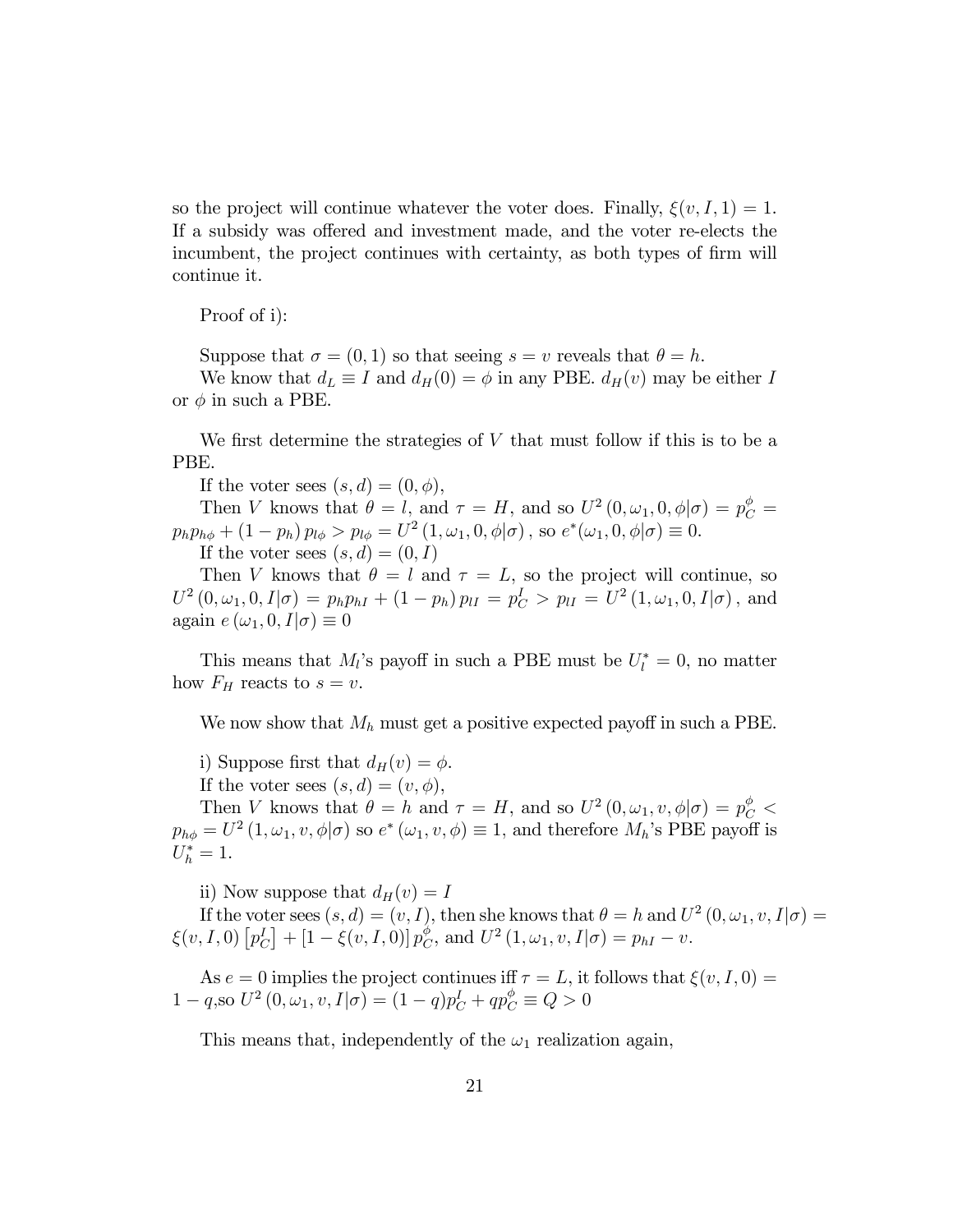$$
e = 1 \Leftrightarrow (1 - q)p_C^I + qp_C^{\phi} < p_{hI} - v
$$

This inequality can go either way under our assumptions so far. [C2 implies  $p_{hI} - v > p_C^{\phi}$ , but  $p_{hI} - v$  could be less than  $p_C^I = p_h p_{hI} + (1 - p_h)p_{II}$ .

Suppose that  $e^*(\omega_1, v, I) \equiv 0$  because  $Q < p_{hI} - v$ . This would mean that in fact  $d_H(v) = \phi$  in PBE, and we showed above that in that case,  $U_h^* = 1$ and this cannot be a PBE because then  $M_l$  would deviate to  $s = v$ .

Suppose instead that  $e^*(\omega_1, v, I) \equiv 1$ , as  $Q > p_{hI} - v$ . Then indeed it will be that  $d_H(v) = I$  in a PBE, and this implies again that  $U_h^* = 1$  so this cannot be a PBE again, for the same reason.

We now show there cannot be a PBE in which M uses  $\sigma = (1,0)$ .

First we claim that in a PBE with this  $\sigma$ , it must be that  $d_H(v) = \phi$ . the  $H$  firm type does not invest when offered a subsidy.

Spose not, b.w.o. c., so  $d_H(v) = I$ 

Then when the Voter sees  $(v, I)$  his beliefs are that  $\theta = l$  and his beliefs about  $\tau$  remain at q, since both Firm types respond to v with  $d = I$ 

If V then responds to this with  $e = 0$  her payoff is  $U(0, v, I | \sigma, d) =$  $qp_C^{\phi} + (1-q) p_C^I = Q$  as only the L firm will continue the project.

If, however, V responds with  $e = 1$  her payoff is  $U(1, v, I | \sigma, d) = p_{II} - v$ , as the project continues for certain but with a type  $l$  Mayor and the voter must pay for the subsidy. However,  $p_C^{\phi} > p_{II} - v$  by C2 and  $p_C^I > p_{II} > p_{II} - v$  so that the Voter will choose  $e = 0$  independently of the realization of  $\omega_1$ . That, however, implies that the type h firm's strategy must be that  $d_H(v) \equiv \phi$  if this is to be a PBE.

So, if the Voter sees  $(s, d) = (v, I)$  she knows that  $\theta = l$  and  $\tau = L$  and so  $U(0, v, I) = p_C^I > p_I v - v = U(1, v, I)$ , and so chooses  $e = 0$ .

If the Voter sees  $(s, d) = (v, \phi)$  she knows that  $\theta = l$  and  $\tau = H$  and so  $U(0, v, \phi) = p_C^{\phi} > p_{l\phi} = U(1, v, \phi)$  and so chooses  $e = 0$  again.

This implies the PBE payoff to  $M_l$  will be  $U_l = 0$ 

When the voter sees  $(s, d) = (0, I)$  she knows  $\theta = h$  and  $\tau = L$  and so  $U(0,0,I) = p_C^I < p_{hI} = U(1,0,I)$  so  $e = 1$ 

When the voter sees  $(s, d) = (0, \phi)$ , she knows  $\theta = h$  and  $\tau = H$  and so  $U(0,0,\phi) = p_C^{\phi} < p_{h\phi} = U(1,0,\phi)$  so again  $e = 1$  and this implies the payoff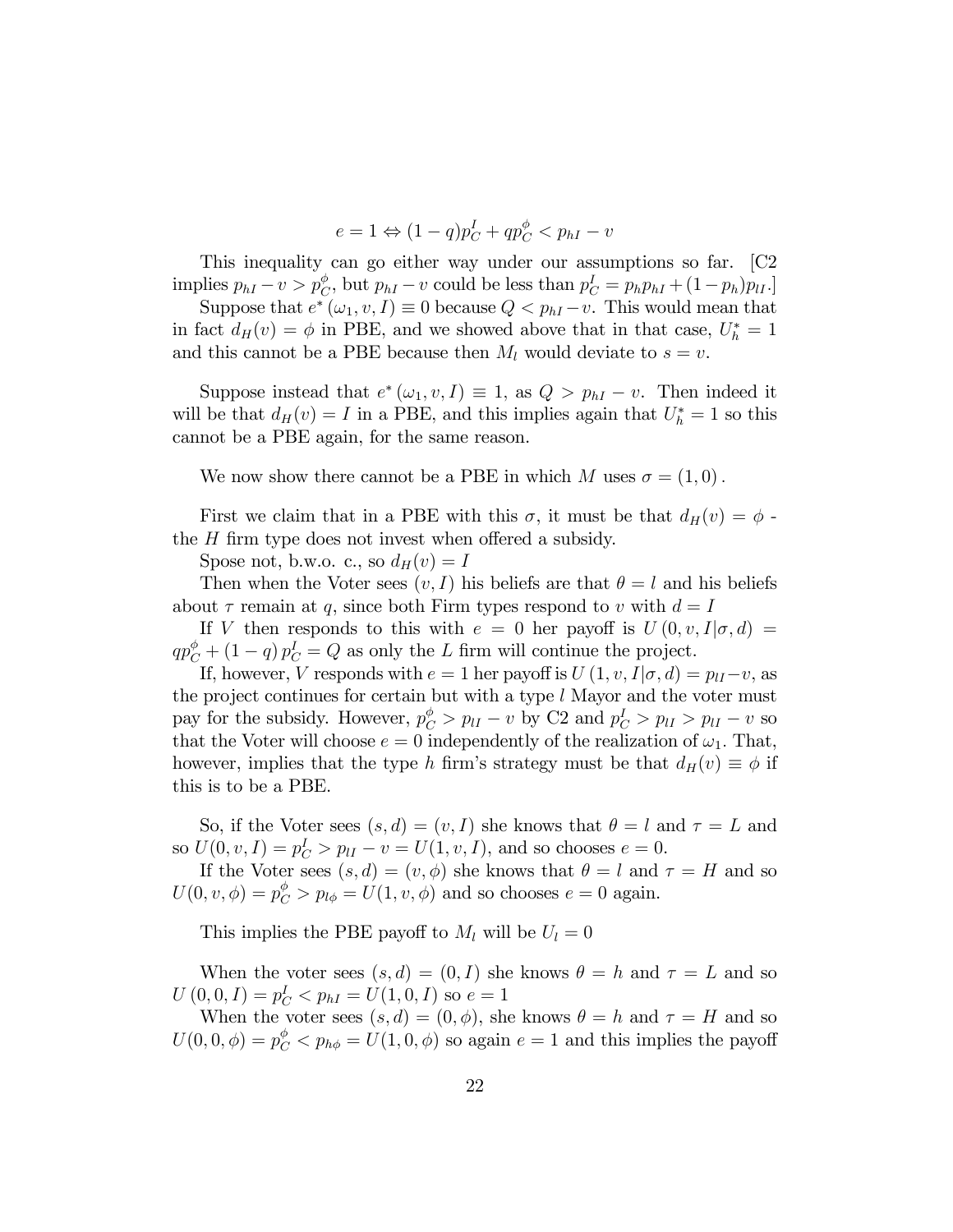to  $M_h$  in such a PBE will be  $U_h = 1$ , and this implies it cannot be a PBE, as  $M_l$  will prefer to play  $s = 0$ .

This proves i).

Proof of ii)

Suppose there is a PBE in which M plays  $\sigma = (0,0)$ . Then it must be that the firm responses in equilibrium are  $d_L(0) \equiv I$  and  $d_H(0) = \phi$ .

This in turn means that if the voter sees  $(s, d) = (0, \phi)$  then she knows  $\text{that } \tau = H \text{ and so } U^2(1,\omega_1,0,\phi) = \beta_{\phi}(\omega_1) p_{h\phi} + (1-\beta_{\phi}(\omega_1)) p_{l\phi} \text{ and } U^2(0,\omega_1,0,\phi) =$  $p_{C}^{\phi}$  $_{C}^{\phi}$  and C1 then implies that  $e(\omega_1, 0, \phi) = \omega_1$ .

If the Voter sees instead  $(s, d) = (0, I)$  then it knows that  $\tau = L$  and the project will continue, so the voter's possible payoffs are:

If  $e = 1$ , then  $U^2(1, \omega_1, 0, I) = \beta_I(\omega_1)p_{hI} + [1 - \beta_I(\omega_1)] p_{lI}$  and if  $e = 0$ then  $U^2(1, \omega_1, 0, I) = p_C^I = p_h p_{hI} + (1 - p_h) p_{lI} > p_C^{\phi}$ .

This implies  $e = 1$  is optimal iff  $\beta_I(\omega_1) > p_h$  and so our C1 implies that  $e(\omega_1, 0, I) = \omega_1.$ 

This in turn means that the PBE payoff for  $M_{\theta}$  is

$$
U_{\theta}^* = qp_{\theta\phi} + (1-q) p_{\theta I}
$$

The above arguments demonstrate that the Firm and voter PBE strategies in response to the Mayor's strategy are:

$$
F_L(s) \equiv I, F_H(0) = \phi
$$
  

$$
e(\omega_1, 0, \phi) = \omega_1 = e(\omega_1, 0, I)
$$

. For this to be a PBE it is only necessary to show that neither Mayor type can increase their payoff by deviating to  $s = v$ . Assume as before that if such a deviation occurs, both the Firm and Voter assume that it is equally likely to be either  $M_{\theta}$ ; it will be shown below that either both Mayor types have an incentive to make this deviation, or both types do not.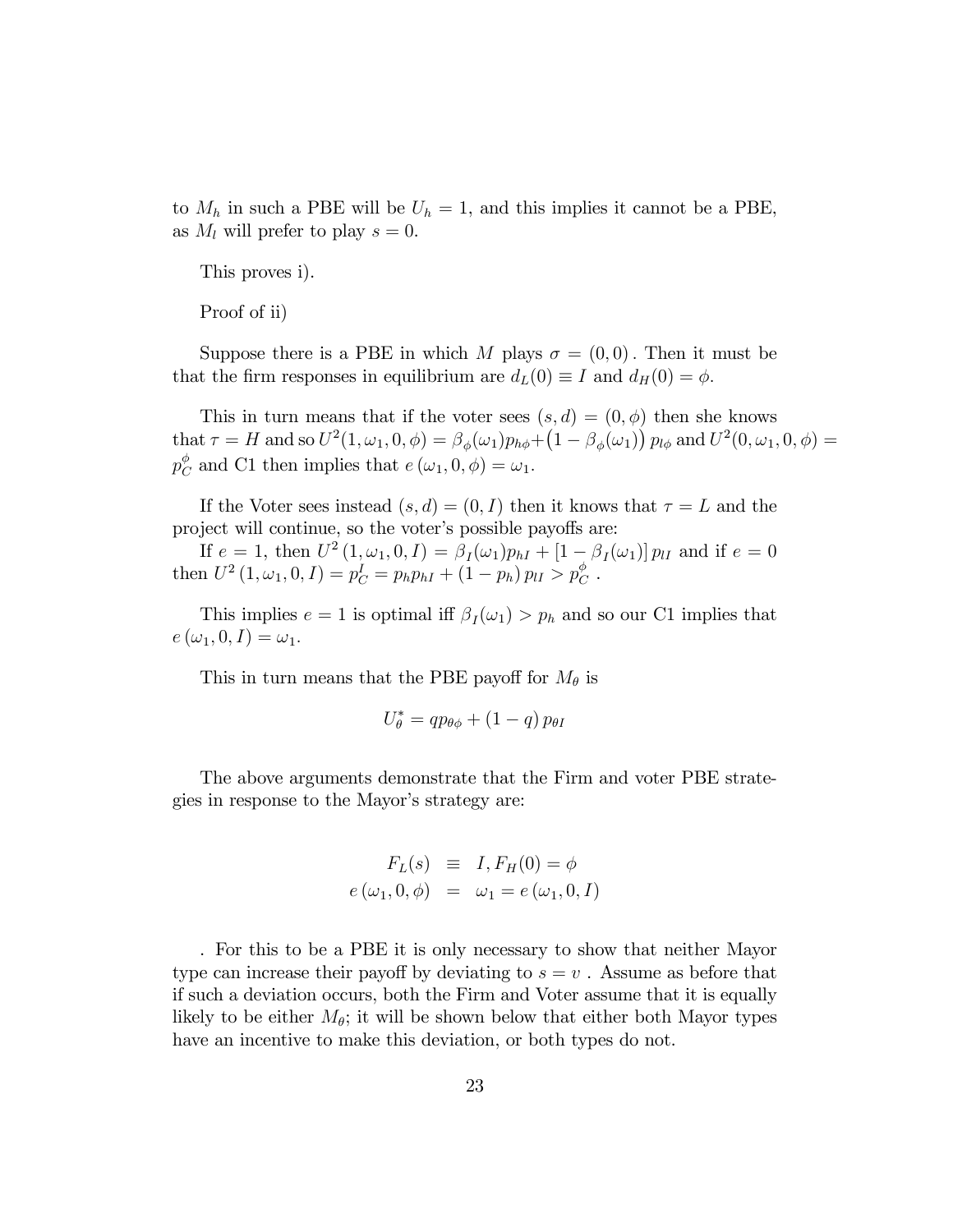Now define  $Q(q) \equiv qp_C^{\phi} + (1-q) p_C^I$  and notice that since  $p_C^{\phi} < p_C^I$ , this is decreasing in q.

Q is in fact the expected payoff to the Voter if she chooses  $e = 0$  after seeing  $(s, d) = (v, I)$ , if the voter maintains her prior beliefs  $(q)$  about  $\tau$ . Since  $F_H$  will not invest in the project without the subsidy, the payoff to the Voter in period 2 will be  $p_C^{\phi}$  $\mathcal{C}$ , the likelihood the challenger is of type h given  $x=0.$ 

Further,  $U^2(1, \omega_1, v, I) = \beta_I(\omega_1) p_{hI} + [1 - \beta_I(\omega_1)] p_{lI} - v$ , which is the expected payoff to a Voter who has seen  $(v, I, \omega_1)$  if she chooses  $e = 1$ , as the project will continue in period two independent of the firm type. Note further that C2 implies that  $U^2(1,0,v,I) = \beta_I(0) p_{hI} + [1 - \beta_I(0)] p_{lI} - v <$  $p_c^{\phi} \le Q(q)$  for any  $q \in [0, 1]$ .

However,  $U^2(1, 1, v, I) = \beta_I(1) p_{hI} + [1 - \beta_I(1)] p_{lI} - v > p_C^{\phi}$  by C2, but this implies nothing about  $U^2(1,1,v,I)$  relative to  $Q(q)$ . One possibility is that  $U^2(1, 1, v, I) > p_C^I$ , in which case  $U^2(1, 1, v, I) > Q(q)$  for all  $q \in [0, 1]$ .

However, since  $Q(q)$  is decreasing in q and  $Q(1) = p_C^{\phi} < U^2(1, 1, v, I)$ , it follows that there is a value of  $q < 1$ , call it  $q^o$ , such that  $U^2(1, 1, v, I) = Q(q^o)$ and

$$
U^2(1,1,v,I) < Q(q) \Leftrightarrow q < q^o
$$

We thus define a critical value for  $q$ , which is

$$
q^{o} = \frac{p_C^I - U^2(1, 1, v, I)}{p_C^I - p_C^{\phi}}
$$

which is less than 1, as C2 implies  $U^2(1,1,v,I) > p_C^{\phi}$ , and is negative (and irrelevant) if in fact  $p_C^I < U^2(1, 1, v, I)$ .

To determine whether or not the Mayor can deviate profitably to  $s = v$ , and so determine if this is a PBE, we consider two cases.

A. Assume  $q^o > 0$  and consider values of  $q < q^o$ 

Suppose now that either  $M_{\theta}$  deviates to  $s = v$ . First we ask whether it can be that  $F_H$  responds with  $d_H(v) = I$ .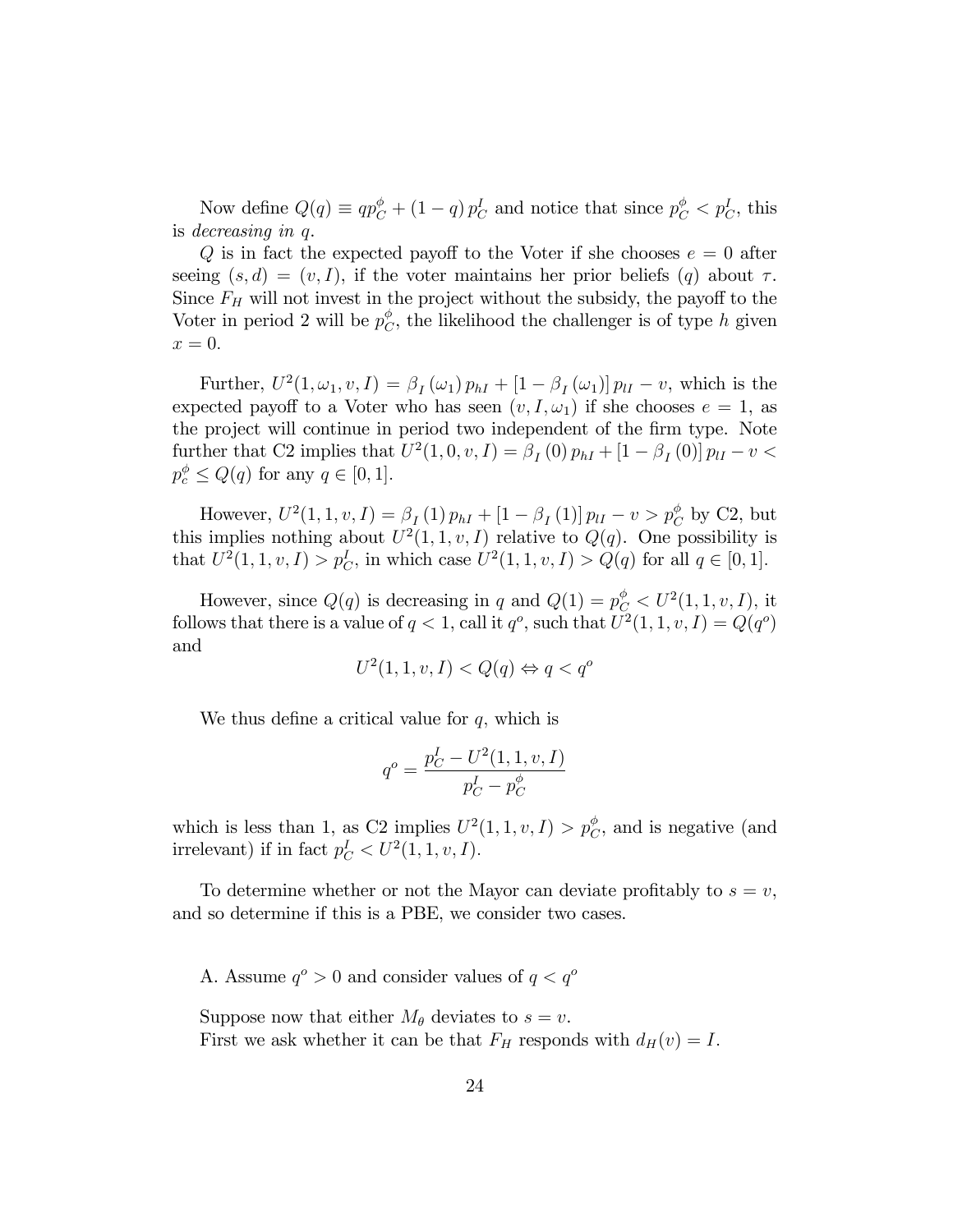Suppose so. Then upon seeing  $v, I$  the Voter is left with its priors about both the firm and the mayor, and so its payoffs are:

If the Voter chooses  $e = 0$  then  $U^2 = Q(q)$ , but if she chooses  $e = 1$  then  $U^2 = U^2(1, \omega_1, v, I)$ , and  $q < q^o$  implies that  $U^2(1, 0, v, I) < U^2(1, 1, v, I)$  $Q(q)$  and so  $e \equiv 0$  is optimal. That in turn means that it cannot be sequentially rational for  $F_H$  to choose I in response to this deviation.

Given that the H Firm responds to a deviation to  $s = v$  with  $d_H(v) = \phi$ , the payoffs to  $V$  in each possible node are as follows.

When  $(s, d) = (v, I)$  the voter knows  $\tau = L$  and so choosing  $e = 0$  implies a voter payoff of  $U^2 = p_C^I$  and  $e = 1$  implies  $U^2(1, \omega_1, v, I) = \beta_I(\omega_1)p_{hI} +$  $\left[1-\beta_I(w_1)\right]p_{II}-v$ 

C.2 implies that  $p_C^I > p_C^{\phi} > U^2(1, 0, v, I)$ , so the best payoff the deviating

mayor can get if the Firm is of type L is if  $e(\omega_1, v, I) = \omega_1$ , which is  $p_{\theta I}$ 

If the voter sees  $(s, d) = (v, \phi)$  then she knows  $\tau = H$  and so choosing  $e = 0$  implies  $U^2 = p_c^{\phi}$  and  $e = 1$  implies  $U^2(1, \omega_1, v, \phi) = \beta_{\phi}(\omega_1)p_{h\phi} +$  $\left[1-\beta_{\phi}(\omega_1)\right]p_{l\phi}$  so that in fact  $e(\omega_1, v, \phi) = \omega_1$  by C1.

This means that the *maximum* payoff  $M_\theta$  can expect from this deviation is  $q p_{\theta\phi} + (1-q)p_{\theta I}$ , which is equal to the PBE payoff, so this deviation is not profitable for either Mayor type, and we conclude that if  $q < q^{\circ}$  then this is a PBE. Further, the reasoning above has shown that the PBE strategies of the Voter and Firm off the equilibrium path (assuming they maintain their priors) are as follows:

 $d_H(v) = \phi$  $e(\omega_1, v, \phi) = \omega_1$ , and  $e(\omega_1, v, I) = \omega_1$  or  $e(\omega_1, v, I) \equiv 0$ , depending on whether  $\beta_I(1)p_{hI} + [1 - \beta_I(1)]p_{lI} - v >$  or  $\lt$ 

B. Now assume  $q > q^o$  and again we determine if either  $M_\theta$  can deviate profitably to  $s = v$ .

Now we claim that  $F_H$  will respond to a deviation to  $s = v$  with  $d_H(v) = I$ . To see this, note that if H chooses  $d = \phi$  then his payoff is  $\pi_h$  for certain. Suppose instead he chooses I, as claimed.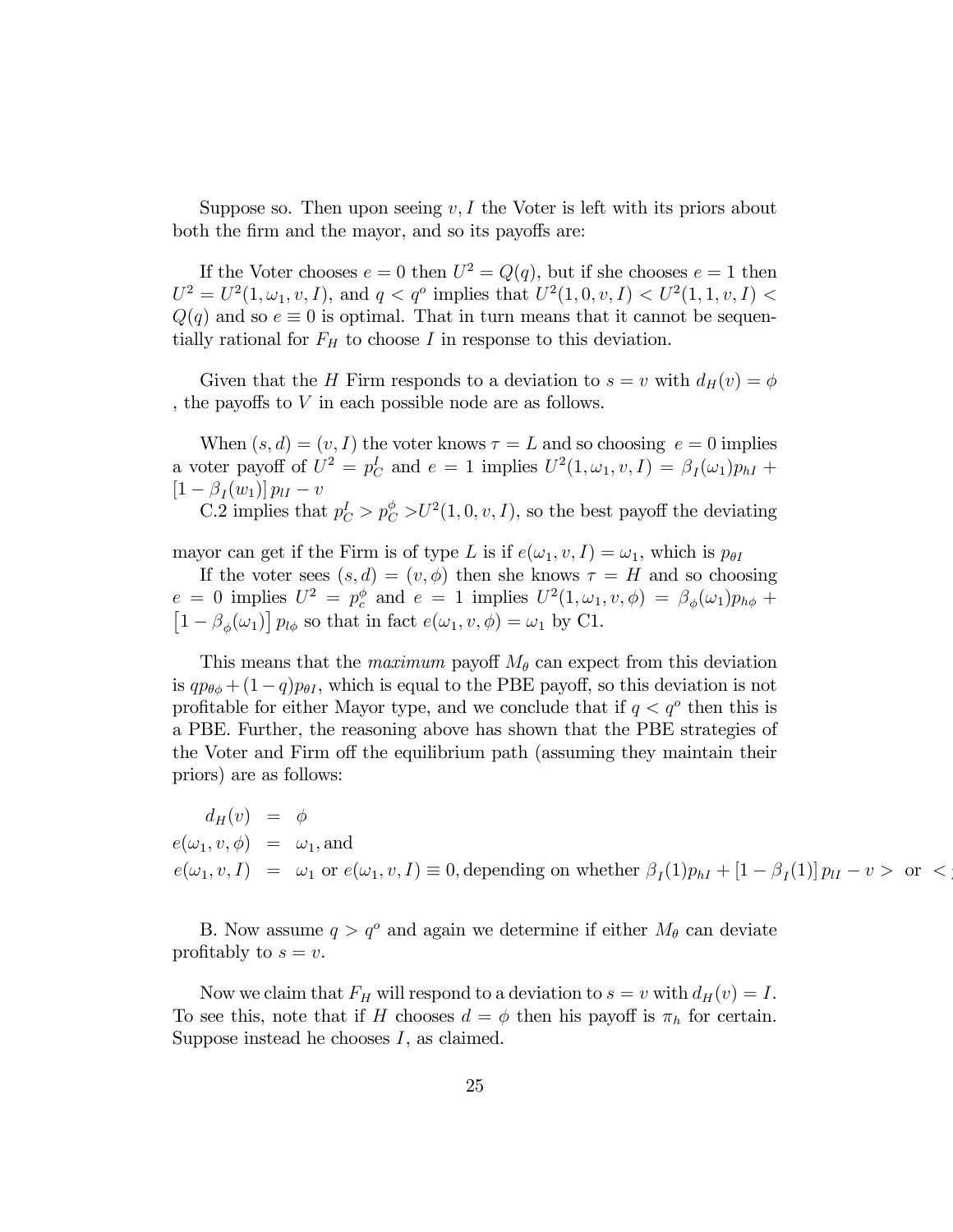Then the Voter, seeing v, I, is left with her priors about both  $\theta$  and  $\tau$ , and so her payoff from each action is as follows:

Choosing  $e = 0$  implies  $U^2 = p_C^I$  and choosing  $e = 1$  implies  $U^2 =$  $\beta_I(\omega_1) p_{hI} + [1 - \beta_I(\omega_1)] p_{lI} - v = U^2(1, \omega_1, v, I)$  and since  $q > q^o$ , it follows that  $e(\omega_1, v, I) = \omega_1$  and so  $F_H$ 's payoff is greater than  $\pi_h$ , by our assumption C3.

This in turn means the payoff to  $M_{\theta}$  from deviating is  $p_{\theta I} > U_{\theta}^* = qp_{\theta\phi} +$  $(1 - q) p_{\theta I}$ , and we have shown that it is profitable for both Mayor types to deviate to  $s = v$  when  $q > q^o$ , which proves that  $\sigma = (0, 0)$  can be part of a PBE *only* if  $q < q^o$ , thus completing the proof of ii).

Proof of iii)

Suppose then that  $\sigma = (1, 1)$  is part of a PBE.

There are two possible responses of  $F_H$  to  $s = v$  to consider.

i)  $d_H(v) = \phi$ 

Then when the Voter sees v, I she knows that  $\tau = L$  and so the payoffs for the Voter are:

If she chooses  $e = 0$  then  $U^2 = p_C^I$  as only  $F_L$  will choose  $x = 1$  and if she chooses  $e = 1$  then  $U^2(1, \omega_1, v, I) = \beta_I(\omega_1) p_{hI} + [1 - \beta_I(\omega_1)] p_{lI} - v$  because both types of F will choose  $d = I$ .

Since  $p_C^I > Q(q)$  for all q and  $Q(q) > U^2(0)$ , it follows that  $e(0, v, I) = 0$ .

By definition of  $q^o$ , it also follows that if  $q < q^o$  then  $U^2(1, \omega_1, v, I)$  $Q(q) < p_C^I$  so  $e(1, v, I) = 0$  also.

If the Voter sees  $v, \phi$  she knows that  $\tau = H$  and so her payoffs are:

From  $e = 0$  she gets  $U^2 = p_C^{\phi}$  $\mathcal{C}_{C}^{\phi}$  and from  $e = 1$  it is  $U^2(\omega_1) = \beta_{\phi}(\omega_1) p_{h\phi} +$  $\left[1-\beta_{\phi}\left(\omega_{1}\right)\right]p_{l\phi}$  so that C1 implies that  $e\left(\omega_{1},v,\phi\right)=\omega_{1}$ 

ii) Spose instead that  $d_H(v) = I$ 

Then the Voter will only see  $v, I$  and will maintain her priors about  $\theta$  and  $\tau$  so her payoffs will be: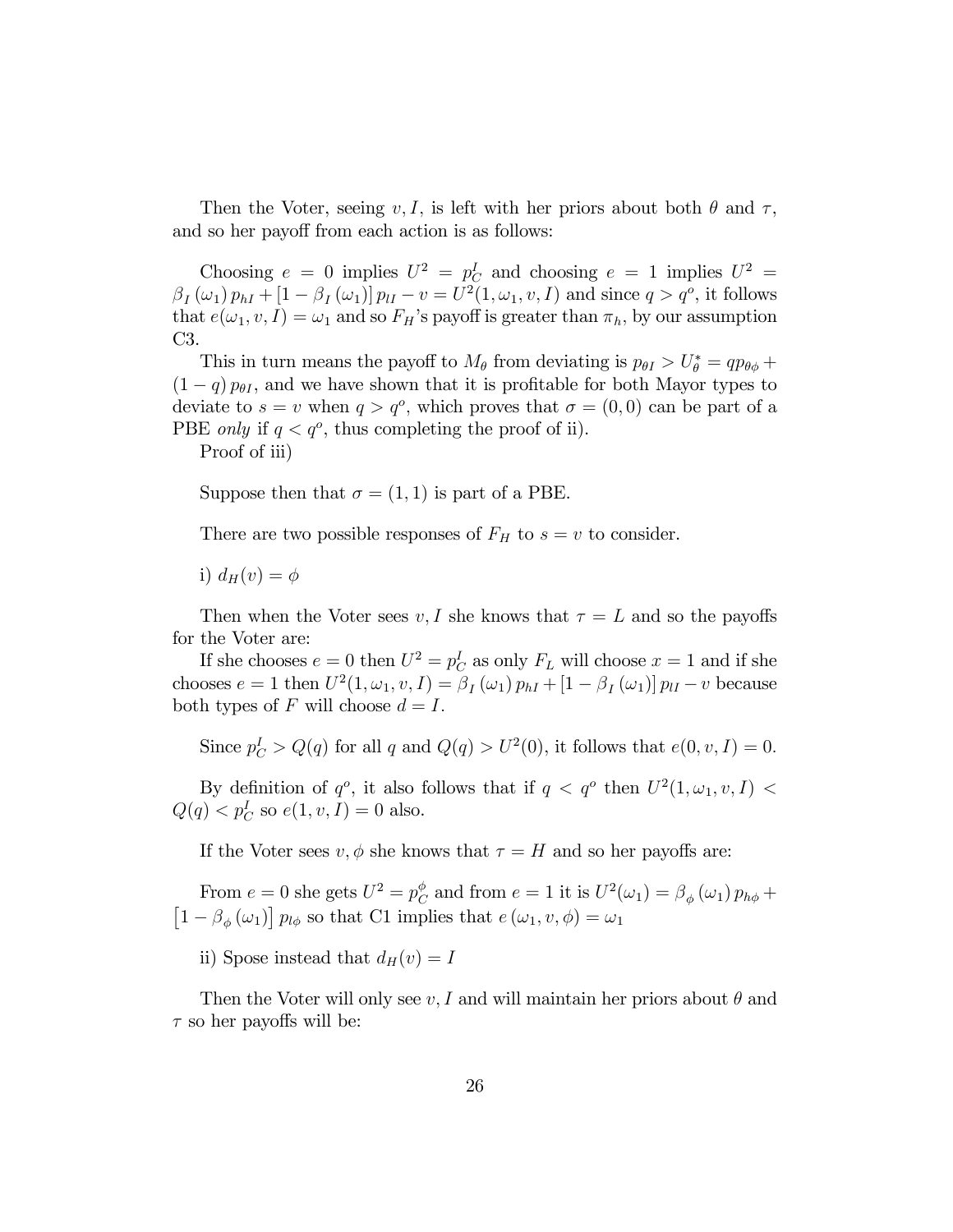If she chooses  $e = 0$  then  $U^2 = qp_C^{\phi} + (1 - q) p_C^I = Q(q)$  and if  $e = 1$  then  $U^{2}(\omega_{1}) = \beta_{I}(\omega_{1}) p_{hI} + [1 - \beta_{I}(\omega_{1})] p_{lI} - v$ 

From the definition of  $q^o$  then, we have that if  $q > q^o$  then  $e(\omega_1, v, I) = \omega_1$ and if  $q < q^o$  then  $e(\omega_1, v, I) \equiv 0$ 

This allows us to prove the following claim: Claim F: In any PBE with  $\sigma = (1, 1)$  the strategy of  $F_H$  must be:

$$
d_H(v) = \begin{cases} I, \text{ if } q > q^o \\ \phi, \text{ if } q < qo \end{cases}
$$

Proof of Claim F: The payoff to  $F_H$  from  $d_H = \phi$  is always the same,  $\pi_H$ .

Suppose then that  $q > q^o$ . If  $F_H$  chooses I, then the analysis above shows that  $e(\omega_1, v, I) = \omega_1$  and so the payoff to  $F_H$  is greater than  $\pi_H$  by condition C.3, so  $d_H(v) = I$  as claimed.

If instead  $q < q^o$ , then the analysis above implies that if  $F_H$  chooses I, then  $e(\omega_1, v, I) \equiv 0$  and the payoff to  $F_H$  is  $\pi_H - \gamma$ , so in fact  $d_H(v) = \phi$ . This proves Claim F.

We now prove iii) in two cases.

A. Assume  $q > q^o$ 

Claim F implies that  $d_{\tau}(v) = I$  for both firm types, and that means the voter sees only  $v, I$  in equilibrium.

This means the payoffs to each possible voter strategy are: If  $e = 0$  then  $U^2(0, \omega_1, v, I) = qp_C^{\phi} + (1 - q) p_C^I = Q(q)$ 

If  $e = 1$  then  $U_V(1, \omega_1, v, I) = \beta_I(w_1)p_{hI} + (1 - \beta_I(\omega_1)) p_{lI} - v$ , so that  $q > q^o$  implies that  $e(\omega_1, v, I) = \omega_1$ 

This in turn implies that the equilibrium payoff to  $M_{\theta}$  is  $p_{\theta I}$ .

The only thing left to determine whether this is a PBE is whether  $M_{\theta}$  can get a higher payoff by deviating to  $s = 0$ . We assume F and V regard the deviation as being equally likely to come from either  $\theta$  and so maintain their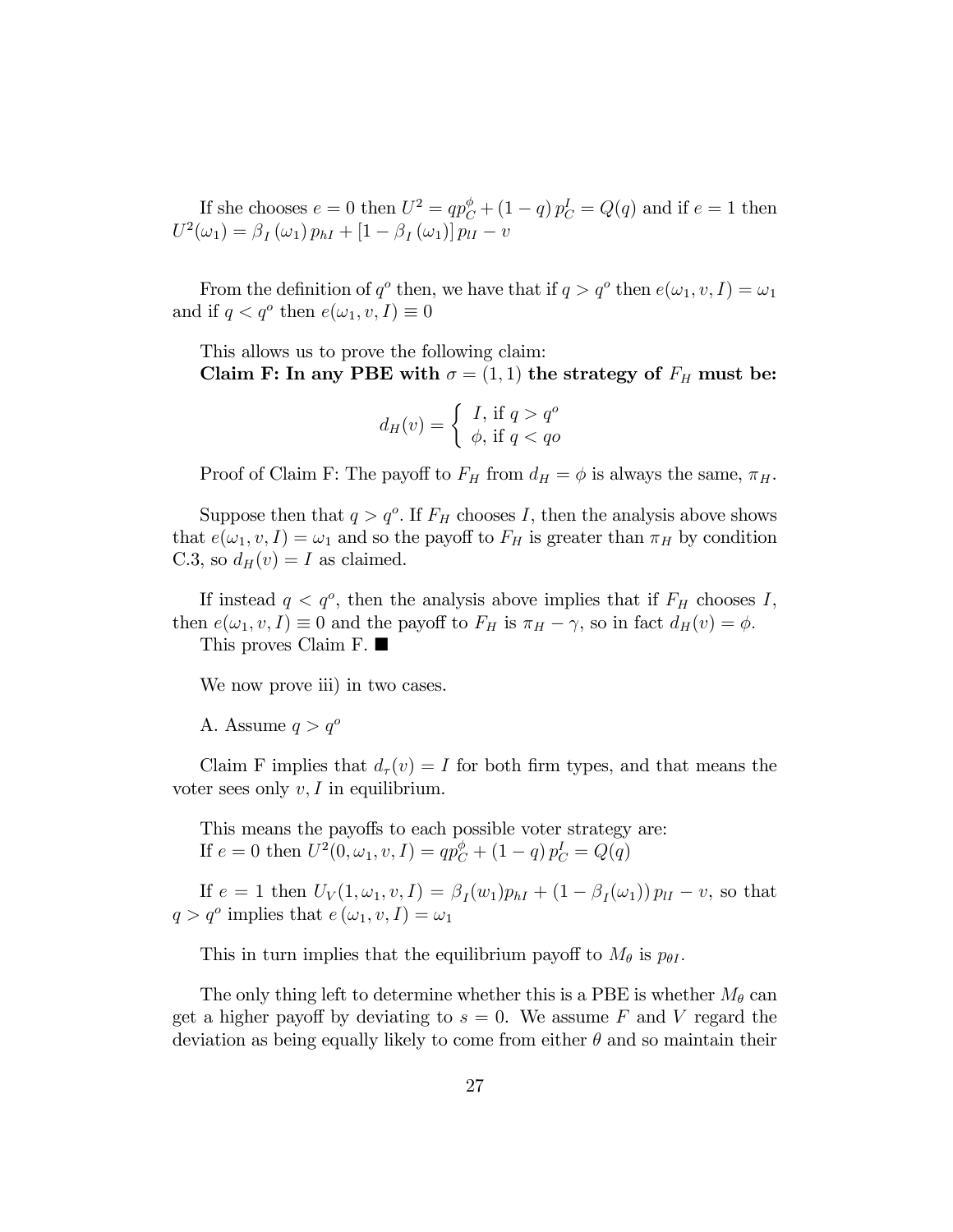1/2 prior, and we know the firms will respond with  $d_H(0) = \phi$  and  $d_L(0) = I$ , and that leads to the following Voter behavior

If the Voter sees 0, I she knows that  $\tau = L$  and the project will continue, so that

Choosing  $e = 0$  gives her  $U^2 = p_C^I$  and choosing  $e = 1$  results in  $U^2(\omega_1) =$  $\beta_{\phi}(\omega_1) p_{h\phi} + [1 - \beta_{\phi}(\omega_1)] p_{l\phi}$  and therefore  $e(\omega_1, 0, I) = \omega_1$  by C.1.

If the Voter sees  $0, \phi$  she knows  $\tau = H$  so that

If she chooses  $e = 0$  then  $U^2 = p_C^{\phi}$  $\overset{\phi}{C}$  and if  $e=1$  then  $U^{2}(\omega_{1})=\beta_{\phi}\left(\omega_{1}\right)p_{h\phi}+$  $\left[1-\beta_{\phi}\left(\omega_{1}\right)\right]p_{l\phi}$  and so  $e\left(\omega_{1},0,I\right)=\omega_{1}$  by C.1 again.

This in turn means the payoff to  $M_{\theta}$  from deviating to  $s = 0$  is  $U_{\theta}(0) =$  $qp_{\theta\phi} + (1 - q) p_{\theta I} < p_{\theta I}$  and so this is not a profitable deviation. This proves that in fact the strategies laid out in iii) are a PBE when  $q > q<sup>o</sup>$ .

B.  $q < q^{\circ}$ 

Claim F now implies that  $d_H(v) = \phi$  and  $d_L(v) = I$  in any PBE, so we have the following for the Voter's reactions.

If the voter sees  $v, \phi$  she knows  $\tau = H$  and the project will not happen, so  $e = 0$  implies a payoff of  $U^2 = p_C^{\phi}$  $\frac{\varphi}{C}$  and if  $e = 1$  her payoff is  $U^2(\omega_1) = \beta_\phi(\omega_1) p_{h\phi} + \left[1 - \beta_\phi(\omega_1)\right] p_{l\phi}$  and the fact that  $q < q^o$  means that  $e(\omega_1, v, \phi) = \omega_1$ .

If the voter sees  $v, I$  she knows  $\tau = L$  and the project will happen no matter what she does, so the payoff to choosing  $e = 0$  is  $U^2 = p_C^I$  and the payoff to choosing  $e = 1$  is  $U^2(\omega_1) = \beta_I(\omega_1) p_{hI} + [1 - \beta_I(\omega_1)] p_{lI} - v$ and  $q \leq q^{\circ}$  means that  $p_C^I > Q(q) > \beta_I(1)p_{hI} + [1 - \beta_I(1)]p_{lI} - v >$  $\beta_I(0) p_{hI} + [1 - \beta_I(0)] p_{lI} - v$  so that  $e(\omega_1, v, I) \equiv 0$ .

Taken together this implies the payoff to  $M_{\theta}$  from this potential PBE is  $U_{\theta}^* = qp_{\theta\phi}.$ 

For this to be a PBE it must be that neither  $M_{\theta}$  can do better by deviating to  $s = 0.$ If either type does so we have that  $d_H(0) = \phi$  and  $d_L(0) = I$ .